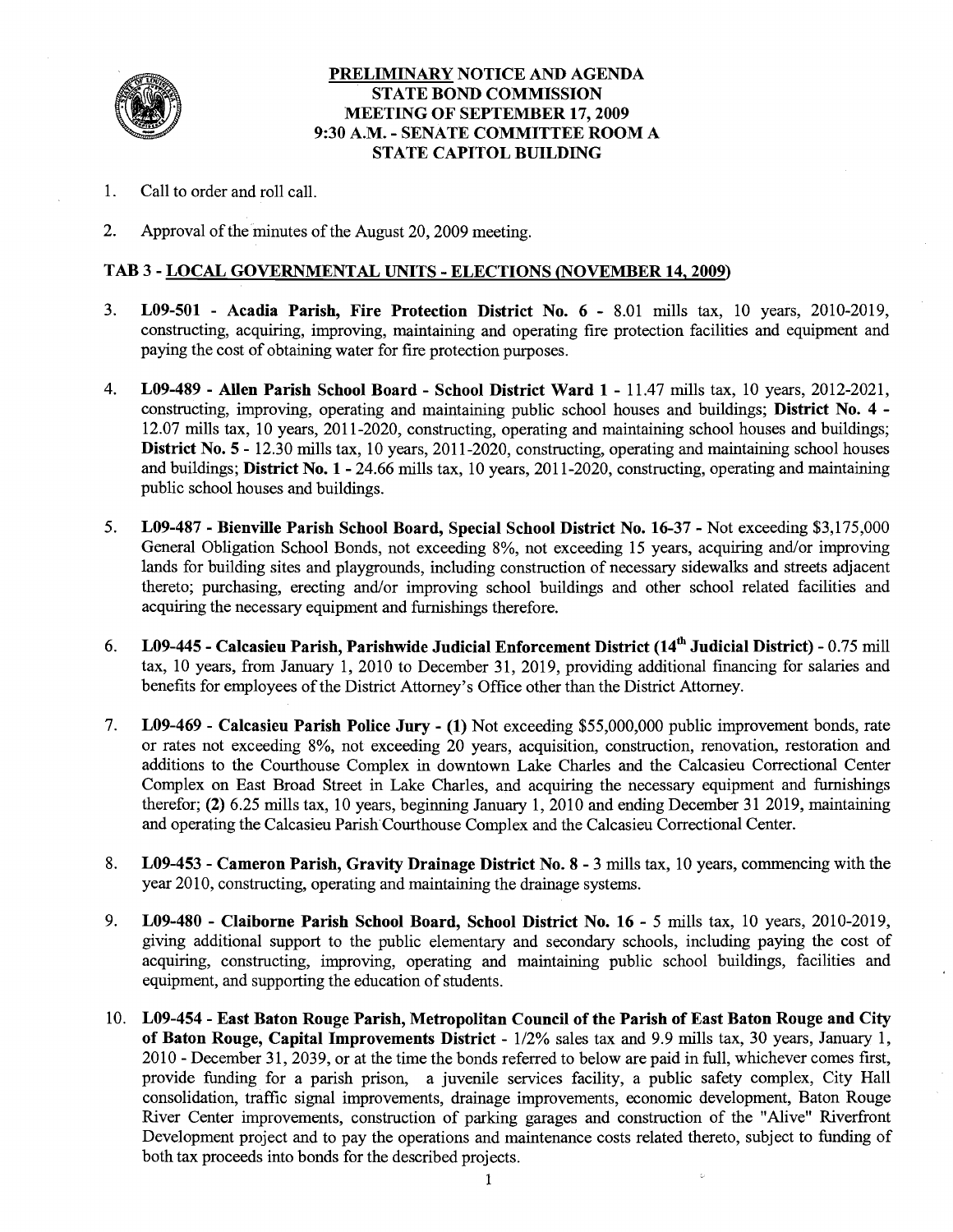- **L09-476 East Baton Rouge Parish, Hermitage-Cross Creek Crime Prevention and Development District** - \$100 annual parcel fee, 10 years, commencing on January 1, 2010, used to aid in crime prevention and enhance security by providing for an increase of law enforcement personnel or contracted security personnel and for other purposes permitted by applicable law.
- **L09-504 East Baton Rouge Parish, Concord Estates Crime Prevention District**  \$69.50 annual parcel fee, 4 years beginning with the year 2010, paying the cost of operation of the district, aiding in crime prevention and adding to the requiring **BETORE** WITS by providing for an increase in the presence of law enforcember the presence of
- **L09-496 Franklin Parish Police Jury**  112% sales and use tax, for an additional period of 5 years from and after December 1, 2013, solid waste collection and disposal, with 4% of the annual proceeds of the tax (and the proceeds of the 112% sales and use tax currently levied) to be available to the Police Jury for its costs of administering the Tax.
- 14. L09-502 **Franklin Parish School Board** 1/2% sales tax, 10 years, from and after July 1, 2010, a minimum of 15% of net proceeds to be used for purchasing and acquiring classroom teaching supplies and equipment, with remaining net proceeds for improving school related facilities and equipment, paying operations and maintenance expenses of the public school system excluding the payment of salaries of School Board members.
- **L09-511 Grant Parish, Village of Dry Prong**  1% sales tax, 10 years, beginning January 1, 2010, resurfacing and maintaining all streets within the Village except those under the jurisdiction of parish and state; and shall the Village be authorized to fund the proceeds of the Tax into bonds.
- **L09-482 Jackson Parish Police Jury (1)** 5.06 mills tax, 10 years, 2010-2019, maintenance of roads and bridges, **(2)** 4.40 mills tax, 10 years, 2010-2019, asphalting and paving roads and maintenance of such roads.
- **L09-499 Jackson Parish School Board, Consolidated School District No. 1**  7.78 mills tax, 10 years, 20 10-20 19, giving additional support to the public school system.
- **L09-458 Jefferson Parish Council, Fire Protection District No. 6**  25 mills tax, 10 years, beginning with the year 2010, acquiring, constructing, improving, providing, maintaining and operating fire protections facilities and equipment.
- **L09-508 Plaquemines Parish Council**  1% sales tax, salaries, benefits, training, insurance, administration, maintenance and other costs associated with establishing a paid fire department and for the acquisition of fire fighting equipment, lands, buildings and machinery, subject to funding into bonds for making capital improvements for the listed purposes.
- **L09-510 St. Helena Parish Police Jury Parish of St. Helena**  5 mills property tax, 10 years, beginning with the year 2010 and ending with the year 2019, improving, maintaining and keeping in repair the public roads, highways and bridges; **Fifth Ward Fire Protection District No. 1** - 10 mills property tax, 10 years, beginning with the year 2010 and ending with the year 2019, acquiring, constructing, improving, maintaining and/or operating fire protection facilities and equipment, including obtaining water for fire protection purposes; **Fire Protection District No. 2** - 10.05 mills property tax, 10 years, beginning with the year 2010 and ending with the year 2019, acquiring, constructing, improving, maintaining, and/or operating fire protection facilities and equipment, including obtaining water for fire protection purposes.
- **L09-503 St. Mary Parish, Waterworks District No. 5**  Not exceeding \$2,600,000 General Obligation Bonds, not exceeding 30 years, not exceeding 7%, paying the cost of constructing, equipping and acquiring extensions and improvements to the waterworks plant and distribution system.
- **L09-456 Tangipahoa Parish, Gravity Drainage District No. 5**  4.29 mills tax, 10 years, 2010-2019, maintaining, constructing and improving drainage works of public improvement.
- **L09-500 Terrebonne Parish, Recreation District No. 4**  6.91 mills tax, 10 years, 2011-2020, constructing, maintaining and operating recreational facilities.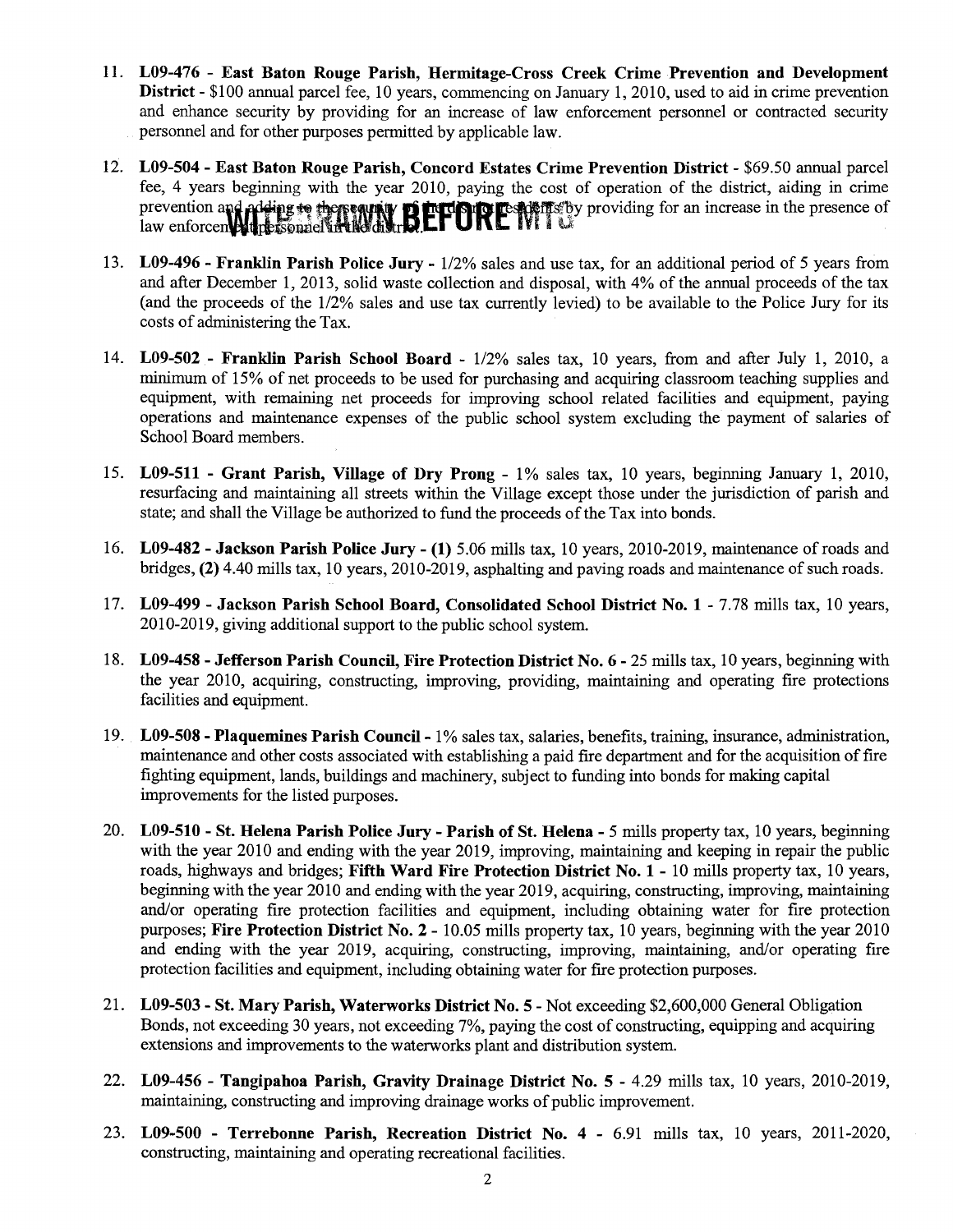- 24. **L09-505 Terrebonne Parish Council**  11.21 mills tax, 12 years, 2018-2029, providing and maintaining solid and liquid waste collection and disposal facilities and services and purchasing the necessary sites and equipment.
- 25. **L09-509 Terrebonne Parish, Recreation District No. 2, 3**  5 mills tax, 10 years, 2013-2022, constructing, improving, maintaining and operating recreation facilities, including the purchase of equipment.
- 26. **L09-494 Vermillion Parish Police Jury, Road District No. 7**  7.44 mills tax, 10 years, 2010-2019, constructing and improving public roads and highways or for the maintenance thereof.
- 27. **L09-479 West Feliciana Parish Police Jury**  1% sales and use tax, 25 years, beginning in 2010, acquiring, constructing, improving, maintaining, operating and supporting sewerage, waterworks and sanitation facilities; public roads and bridges, including drainage incidental thereto; and any other lawful purposes of the Parish, all in accordance with goals and objectives set forth in the Parish's Comprehensive Plan with the proceeds of the tax to be subject to being finded into bonds for such capital purposes.

#### **TAB 4** - **LOCAL POLITICAL SUBDIVISIONS** - **LOANS**

- 28. **L09-473 East Baton Rouge Parish, St. George Fire Protection District No. 2**  Not to exceed \$3,000,000 Revenue Anticipation Notes, Series 2009, issued at a rate or rates not exceeding 4%, maturing on or before March 1, 2010, pay current expenses.
- 29. **L09-478 Rapides Parish, Fire Protection District No. 12**  Not exceeding \$85,000 Limited Tax Certificates of Indebtedness, Series 2009, not exceeding 6%, not exceeding 9 years, acquiring, constructing, improving and maintaining fire protection facilities and equipment.
- 30. **L09-450 St. Mary Parish, City of Franklin**  Not exceeding \$150,000 Certificates of Indebtedness, not exceeding 5%, not exceeding 8 years, acquiring a fire truck and other fire fighting equipment.
- 31. **L09-506 Tensas Parish Law Enforcement District**  Not exceeding \$1,000,000 Revenue Anticipation Notes, Series 2009B, not exceeding 6%, to be repaid on or before June 30,2010, paying current expenses for the fiscal year.

### **TAB 5** - **LOCAL POLITICAL SUBDIVISIONS** - **BONDS** - **PRELIMINARY APPROVAL** - **GO ZONE BONDS**

32. **L09-475** - **East Baton Rouge Parish, Hospital Service District No. 1 (Lane Regional Medical Center Project)** - Notice of Intention to issue not exceeding \$20,000,000 Hospital Revenue Bonds, in one or more series, improvements, expansions and renovations, together with purchasing necessary equipment for the hospital and related healthcare facilities known as Lane Regional Medical Center and financing the costs (i) constructing and equipping a multi-story, multi-use medical office facility for the benefit of Lane Regional Medical Center, (ii) constructing, renovating and equipping certain space in the Hospital including, but not limited to, the relocation of the endoscopy department, renovating, refurbishing and adding patient rooms and the relocation and renovation of skilled nursing patient rooms, (iii) constructing improvements and purchasing equipment for relocation of the information technology department to the third floor of medical office building IV, (iv) constructing and renovating an area of shelled in space on the second floor of medical office building IV for an orthopedic physicians office, and  $(v)$  funding a debt service reserve fund, if necessary.

#### **TAB 5** - **LOCAL POLITICAL SUBDIVISIONS** - **BONDS** - **PRELIMINARY APPROVAL**

33. **L09-490** - **Caddo Parish, City of Shreveport** - Notice of Intention to issue not exceeding \$12,000,000 Taxable Water and Sewer Revenue Bonds, not exceeding 0.95%, maturing no later than twenty-two years from date of issuance, for acquisition and construction of improvements, extensions and replacements to the waste water potion of the combined water and sewer utility system.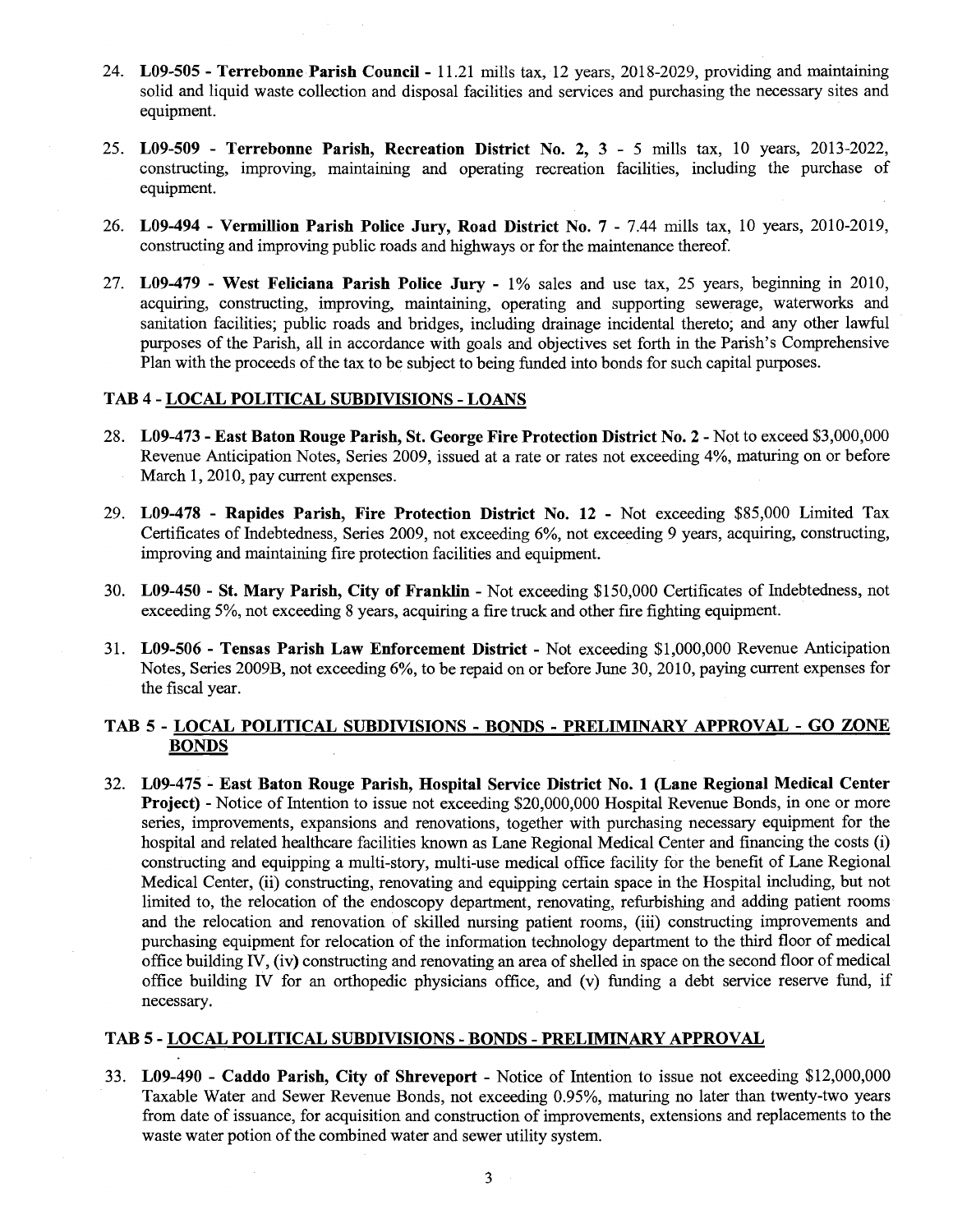- 34. **L09-491 Caddo Parish, City of Shreveport**  Notice of Intention to issue a not exceeding \$15,000,000 Taxable Water and Sewer Revenue Bonds, not to exceed 2.95%, not to exceed 22 years, for acquisition and construction of improvements, extensions and replacements to the drinking water portion of the City's combined water and sewer system.
- 35. **L09-460 Grant Parish, Town of Pollock**  Notice of Intention to issue not exceeding \$530,000 Water Revenue Bonds, not exceeding  $4\%$ , maturing not to exceed 25 years, paying costs of constructing and acquiring improvements, extensions and replacements to the waterworks system, including appurtenant equipment, accessories and properties, both personal and real.
- 36. **L09-465 Richland Parish, Town of Delhi**  Notice of Intention to issue not exceeding \$1 1,000,000 Sewer Revenue Bonds, not exceeding 4%, not to exceed 25 years, paying costs of constructing and acquiring extensions, improvements, renovations, and replacements to the sewerage system, including appurtenant equipment, accessories and properties, both personal and real.
- 37. **L09-466 Richland Parish, Town of Delhi**  Notice of Intention to issue not exceeding \$8,200,000 Water Revenue Bonds, not exceeding 4%, not to exceed 25 years, paying costs of constructing and acquiring extensions, improvements, renovations and replacements to the waterworks system, including appurtenant equipment, accessories and properties, both personal and real.
- 38. **L09-180B St. Mary Parish, City of Morgan City**  Notice of Intention to issue not exceeding \$750,000 Utility Revenue Bonds, not exceeding 6%, mature over a period not exceeding 22 years, constructing and acquiring improvements and extensions to the combined waterworks plants and systems, the electric light and power plants and systems and the natural gas transmission and distribution plants and systems of the City, including the payment of the cost of all necessary land, equipment and furnishings, and all engineering, legal and other incidental costs and fees incurred.
- 39. **L09-455 Tangipahoa Parish, Town of Amite City**  Notice of Intention to issue not exceeding \$4,700,000 Utility Revenue Bonds, not exceeding 5%, not exceeding 40 years, cost of constructing and acquiring improvements, extensions, renovations and/or replacements to the combined sewerage system and waterworks system, including appurtenant equipment, accessories and properties, both personal and real.

#### **TAB 5** - **LOCAL POLITICAL SUBDIVISIONS** - **BONDS** - **FINAL APPROVAL** - **GO ZONE BONDS**

40. **L09-470** - **St. Charles Parish Council** - **REG Destrehan** - Not exceeding \$100,000,000 Revenue Bonds, fixed rate not to exceed 12%, not to exceed 30 years, financing the acquisition, development and construction of a dual-grade bio-diesel production facility and related facilities to be located in St. Rose.

#### **TAB 5** - **LOCAL POLITICAL SUBDIVISIONS** - **BONDS** - **FINAL APPROVAL** - **DEO ARRA CAPITALIZATION GRANT/LOAN PROGRAM**

- 41. **L09-461 Calcasieu Parish, Town of Vinton**  Not exceeding \$1,200,000 Sewer Revenue Bonds, noninterest bearing, not exceeding 20 years, acquiring, constructing and installing improvements, extensions and additions to sewer system.
- 42. **L09-459 East Baton Rouge Parish, City of Baker**  Not exceeding \$500,000 Water Revenue Bonds, noninterest bearing, not exceeding 20 years, constructing and acquiring extensions, improvements, renovations and replacements to waterworks system.
- 43. **L09-464 Evangeline Parish, Town of Mamou**  Not exceeding \$1,000,000 Sewer Revenue Bonds, noninterest bearing, not exceeding 20 years, acquiring, constructing and installing improvements, extensions and additions to sewer system.
- 44. **L09-477 Evangeline Parish, Town of Basile**  Not exceeding \$500,000 Sewer Revenue Bonds, noninterest bearing, not exceeding 20 years, acquiring, constructing and installing improvements, extensions and additions to sewer system.
- 45. **L09-472 Lafourche Parish Council**  Not exceeding \$1,100,000 Sewer Revenue Bonds, non-interest bearing, to mature not later than 20 years, acquiring, constructing and installing improvements, extensions and additions to sewer system.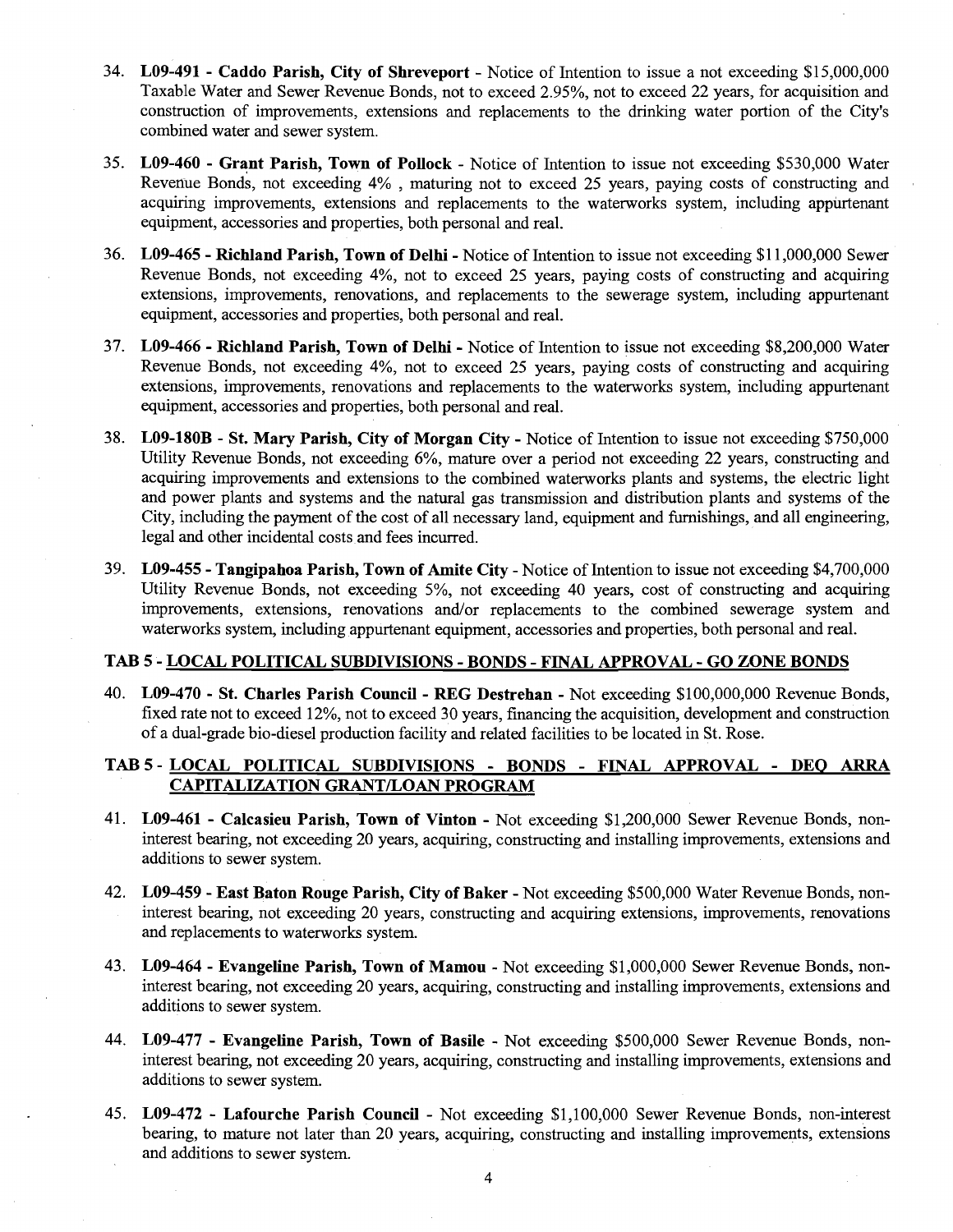- 46. **L09-481- St. Landry Parish, Town of Washington**  Not exceeding \$800,000 Sewer Revenue Bonds, noninterest bearing, not exceeding 20 years, acquiring, constructing and installing improvements, extensions and additions to sewer system.
- 47. **L09-485 St. Landry Parish, City of Opelousas**  Not exceeding \$1,188,000 Sewer Revenue Bonds, noninterest bearing, not later than 20 years, acquiring, constructing and installing improvements, extensions and additions to sewer system.

### **TAB 5** - **LOCAL POLITICAL SUBDIVISIONS** - **LOANS/BONDS** - **FINAL APPROVAL** - **TAXABLE QUALIFIED SCHOOL CONSTRUCTION (OSCB) ARRA PROGRAM**

- 48. **L09-452 Ascension Parish School Board**  Not exceeding \$10,000,000 Revenue Bonds (Taxable QSCB), non-interest bearing or not to exceed 3%, not exceeding 16 years, construction, rehabilitation or repair of public school facilities, including equipping of school facilities improved with bond proceeds.
- 49. **L09-446 East Baton Rouge Parish Central Community School Board, Central Community School System** - Not exceeding \$5,000,000 Revenue Bonds (Taxable QSCB), non-interest bearing, not exceeding 15 years, construction, rehabilitation or repair of public school facilities, including equipping of school facilities improved with bond proceeds, and particularly for constructing, fiunishing and equipping a new middle school.
- 50. **L09-462 Franklin Parish School Board**  Not exceeding \$1,500,000 Revenue Bonds (Taxable QSCB), non-interest bearing, not exceeding 15 years, construction, rehabilitation or repair of public school facilities, including equipping of school facilities improved with bond proceeds.
- 51. **L09-429 Jackson Parish School Board**  Not exceeding \$6,000,000 Revenue Bonds (Taxable QSCB), non-interest bearing or not exceeding 3%, not exceeding 16 years, constructing, rehabilitating or repairing of public school facilities, including equipping of school facilities improved with bond proceeds.
- 52. **L09-467 Ouachita Parish School Board**  Not exceeding \$10,000,000 Revenue Bonds (Taxable QSCB), non-interest bearing or not exceeding 1%, not exceeding 15 years, construction, rehabilitation or repair of public school facilities, including equipping of school facilities improved with bonds proceeds.
- 53. **L09-498 Pointe Coupee Parish School Board**  Not to exceed \$2,500,000 Revenue Bonds (Taxable QSCB), non-interest bearing or not to exceed 1%, maturing on or before 16 years, providing funds for the renovation, repairing, equipping and rehabilitation of certain public schools.
- 54. **L09-447 Rapides Parish School Board**  Not exceeding \$3,000,000 Revenue Bonds (Taxable QSCB or Tax-Exempt), in one or more series, non-interest bearing or not exceeding 6%, not exceeding 15 years, construction, rehabilitation or repair of public school facilities, including equipping of school facilities improved with Bond proceeds.
- 55. **L09-474 St. Charles Parish School Board**  Not exceeding \$10,000,000 Revenue Bonds (Taxable QSCB), non-interest bearing or not exceeding 2%, not exceeding 15 years, constructing, rehabilitating or repairing of public school facilities, including equipping of school facilities improved with bond proceeds.
- 56. **L09-451- Tensas Parish School Board**  Not exceeding \$1,000,000 Revenue Bonds (Taxable QSCB), noninterest bearing or to bear interest at a rate or rates not to exceed 1%, not exceeding 16 years, construction, rehabilitation or repair of public school facilities, including equipping of school facilities improved with bond proceeds.
- 57. **L09-463 Webster Parish School Board**  Not exceeding \$3,000,000 Revenue Bonds (Taxable QSCB), not exceeding 1%, not exceeding 15 years, construction, rehabilitation or repair of public school facilities, including equipping of school facilities improved with bonds proceeds.

### **TAB 5** - **LOCAL POLITICAL SUBDIVISIONS** - **BONDS** - **FINAL APPROVAL**

58. **L09-444** - **Avoyelles Parish, City of Marksville** - Not exceeding \$150,000 Revenue Bonds, Series 2009, not exceeding 5%, not exceeding 10 years, acquiring a fire truck and other fire fighting equipment.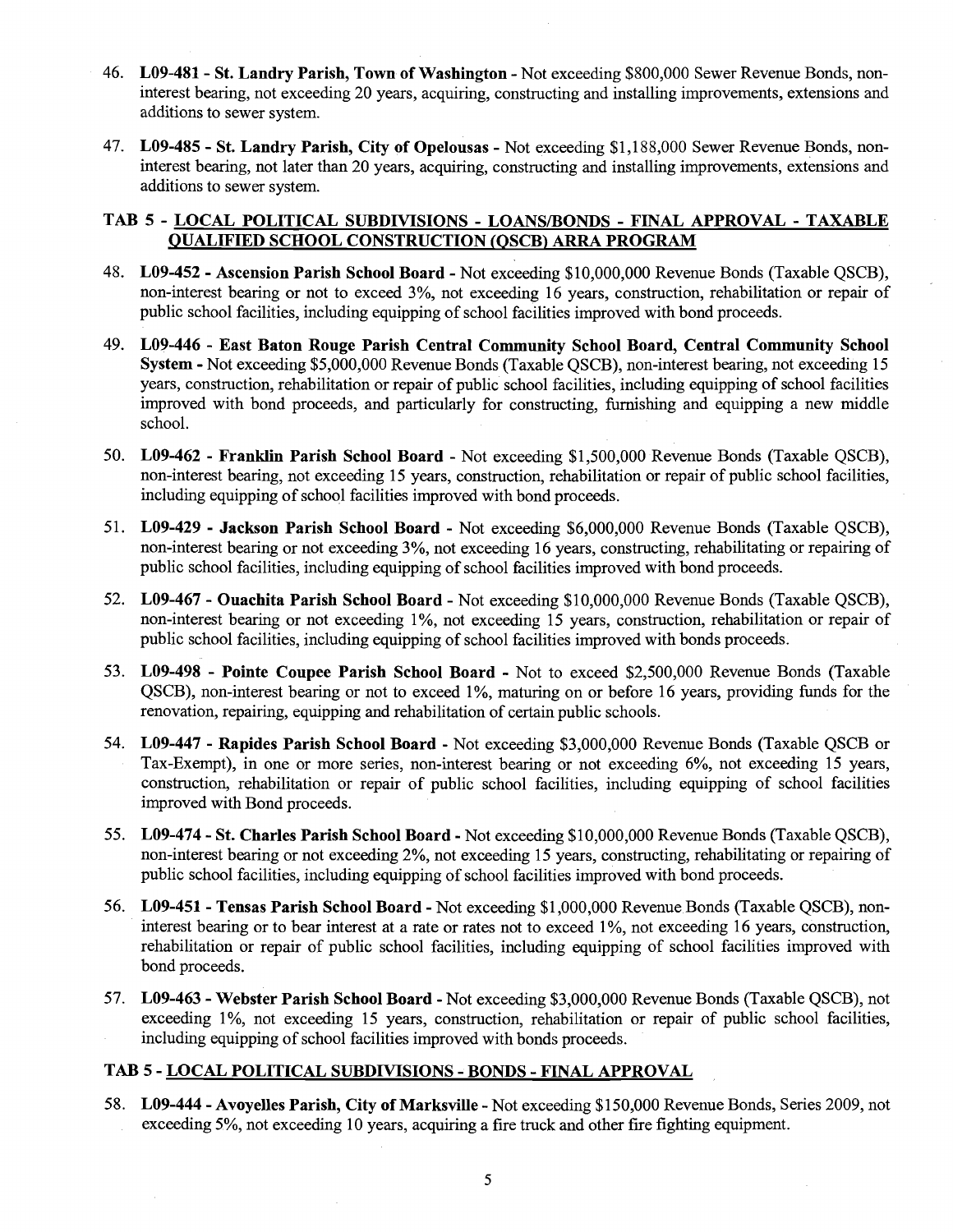- 59. L09-486 Caddo Parish Sewerage District No. 7 Not exceeding \$1,500,000 Sewer Revenue Refunding Bonds, not exceeding  $6\%$ , mathing  $\blacksquare$  with  $\blacksquare$  is  $\blacksquare$   $\blacksquare$   $\blacksquare$   $\blacksquare$   $\blacksquare$   $\blacksquare$  and  $\blacksquare$  and  $\blacksquare$  and  $\blacksquare$  prior bonds of the Issuer, Series 1999.
- 60. **L09-497 Claiborne Parish, Town of Homer**  Not to exceed \$500,000 Revenue Bonds, not to exceed 5%, to mature on or before 10 years, acquiring a "16 slice" CT scanner, and related imaging equipment.
- 61. **L09-471- Jefferson Parish, City of Kenner**  Not exceeding \$26,000,000 Sewer Tax Bonds, not exceeding 8%, to mature on or before 22 years, financing the acquisition, construction and installation of improvements and extensions to the wastewater collection, treatment and disposal system.
- 62. **L09-483 Livingston Parish, Town of Walker**  Not exceeding \$750,000 Utility Revenue Bonds, in one or more series, not exceeding 0.95%, mature not later than 22 years, constructing certain improvements to its sewer system, including the construction and/or rehabilitation of pump stations and the laying of new sewer lines and funding a reserve fund, if required.
- 63. **L09-484 Livingston Parish, Town of Walker**  Not exceeding \$750,000 Utility Revenue Bonds, not exceeding 3.95%, maturing not later than 22 years, constructing certain improvements to its public water system, including the laying of new water lines in certain areas and funding a reserve fund, if required.
- 64. **L09-221A Ouachita Parish, City of Monroe**  Not exceeding \$20,000,000 Utility Revenue Bonds, not exceeding 4%, maturing no later than 22 years, financing the cost of the construction, improvement and expansion of the wastewater portion of the City's combined sewerage and waterworks system, a revenue producing public utility, including but not necessarily limited to rehabilitation, improvement and expansion of the wastewater collection, treatment and disposal facilities.
- 65. **L09-493 Ouachita Parish, Greater Ouachita Water Company**  Not exceeding \$11,000,000 Greater Ouachita Water Company Waterworks & Natural Gas System Revenue Bonds, Series 2009, not exceeding 12%, maturing on or before 30 years from date of issuance, refinancing the Company's construction line of credit financing certain infrastructure improvements to the Company's waterworks plant and system, natural gas plant and system, and sewer system in Ouachita and adjoining parishes.
- 66. **L09-488 Plaquemines Parish Law Enforcement District**  Not exceeding \$14,000,000 Limited Tax Bonds, not exceeding 8%, not exceeding 22 years, acquisition, construction, installing and equipping of a juvenile detention center, a new training facility for deputy sheriffs, and other necessary capital expenditures of the District and funding a reserve fund.
- 67. **L09-457 St. Mary Parish, City of Franklin**  Not exceeding \$855,000 Sewer Revenue Bonds, non-interest bearing, not exceeding 20 years, constructing and acquiring improvements and extensions to the waterworks plant and the sewerage system.
- 68. **L09-202A Washington Parish, City of Bogalusa**  Not exceeding \$5,000,000 Water Revenue Bonds, not exceeding 4%, not exceeding 25 years, constructing and acquiring additions, extensions and improvements to the City's water system.

#### **TAB 6** - **STATE AGENCIES, BOARDS** & **COMMISSIONS**

69. **S09-002** - **Louisiana Housing Finance Agency (The Muses I1 Project)** - Not exceeding \$11,700,000 Multifamily Housing Revenue Bonds, not exceeding 12%, not exceeding 42 years, acquisition, construction and equipping of a residential rental facility serving low and moderate income families in New Orleans.

#### **TAB 7** - **POLITICAL SUBDMSIONS** - **GO ZONE BONDS**

70. **S09-042** - **Louisiana Community Development Authority (Westlake Chemical Corporation Projects)** - Not exceeding \$50,000,000 GO Zone (Ike) Revenue Bonds, interest at a fixed or variable rate not exceeding 12%, maturing not later than 20 years, financing the costs of (1) expanding, equipping and improving the Corporation's manufacturing facilities located in the Parish of Calcasieu, (2) funding a reserve fund for the Bonds.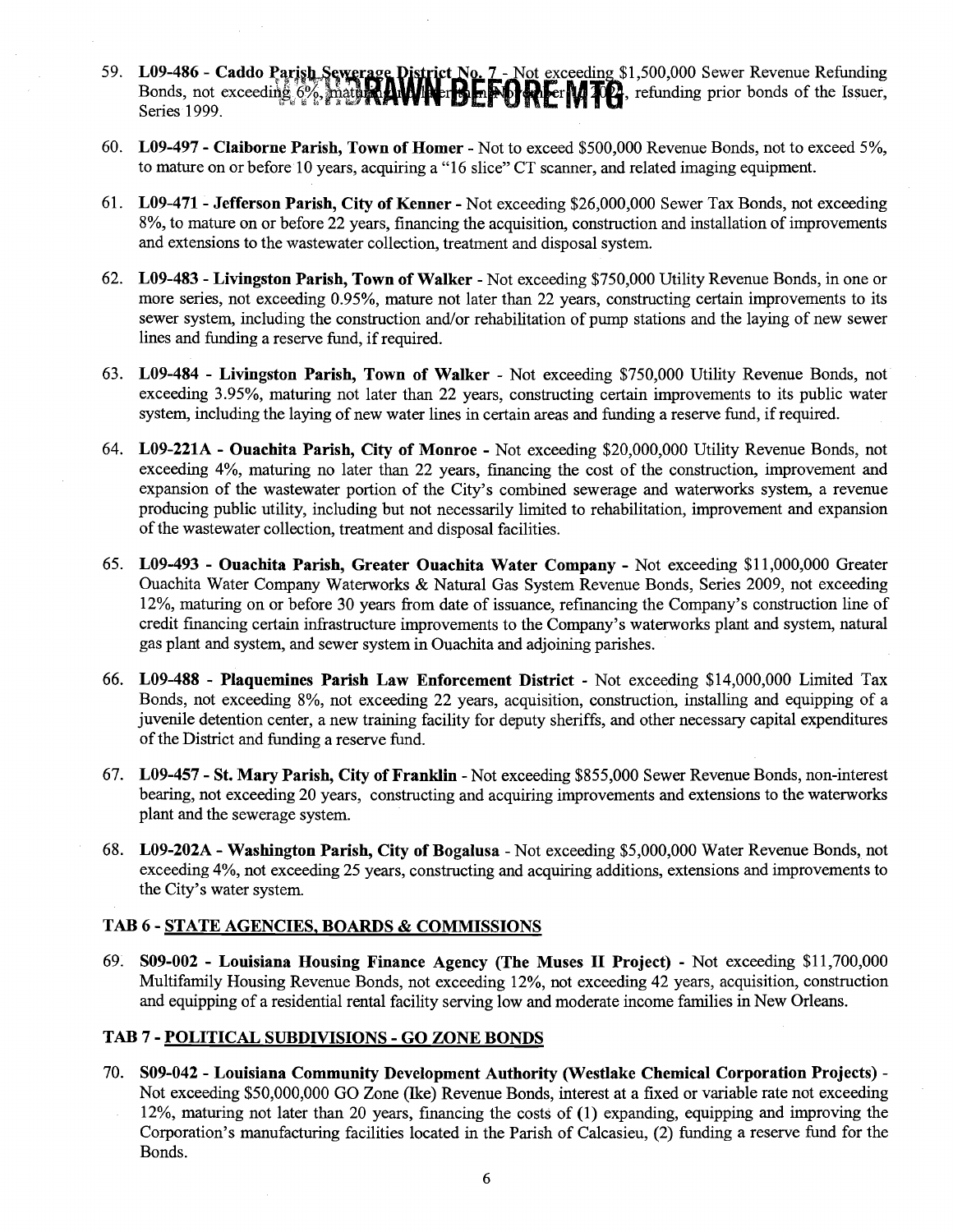#### TAB 7 - POLITICAL SUBDIVISIONS - BONDS

- 71. S09-043 Louisiana Community Development Authority (Point Bio Energy, LLC Project) Not exceeding \$100,000,000 Taxable Revenue Bonds, in one or more series, fixed or variable rate not exceeding 15%, not exceeding 30 years, acquisition, construction and equipping of a biomass wood pellet manufacturing facility to be located at the Port of Greater Baton Rouge, West Baton Rouge Parish.
- 72. S09-044 Louisiana Community Development Authority (Caddo-Bossier Parishes Port Commission) Not exceeding \$6,250,000 Revenue Refunding Bonds, not exceeding 5.00%, maturing no later than March 1, 2018, currently refund the Port's outstanding loan from the Capital Projects and Equipment Acquisition Program, Series 2000A.

### TAB 8 - INDUSTRIAL DEVELOPMENT BOARD - PRELIMINARY APPROVAL

73. L09-495 - Industrial Development Board of the City of New Orleans, Louisiana, Inc. (Zelia, LLC Project) - Not exceeding \$60,000,000 Taxable Industrial Revenue Bonds, in one or more series, acquisition, renovation and installation of a development project, consisting of (i) redevelopment of the Dominion Tower office building and (ii) the renovation of the New Orleans Centre Mall, located at 1450 Poydras St., in the City of New Orleans, into an entertainment complex.

### TAB 8 - INDUSTRIAL DEVELOPMENT BOARD - FINAL APPROVAL

- 74. L09-183A Industrial Development Board of the City of New Orleans, Louisiana, Inc. (Chateau Carre Apartments Project) - Not exceeding \$4,000,000 Multifamily Housing Taxable Revenue Bonds, not exceeding 12%, maturing not later than 40 years, to finance the costs to acquire and rehabilitate a development project consisting of 150 mixed-income rental units located at 3000 Gentilly Boulevard, New Orleans.
- 75. L09-184A Industrial Development Board of the City of New Orleans, Louisiana, Inc. (New Savoy Place Phase II Project) - Not exceeding \$3,250,000 Revenue Bonds (Taxable), not exceeding 12%, not exceeding 40 years, redevelopment, construction and operation of a residential rental facility on the former public housing site known as Desire located in New Orleans, which is the final phase of the Savoy Place Post-Katrina redevelopment effort as well as the final rental phase of the Desire Village HOPE VI Revitalization Plan consisting of the new construction of 160 units within sub-phase **I1** of New Savoy Place, and the final phase of the New Desire public housing redevelopment.

#### TAB 9 - PUBLIC TRUSTS - FINAL APPROVAL AND/OR SALE

76. S09-036A - Louisiana Public Facilities Authority (Tulane University of Louisiana Project) - Not exceeding \$30,000,000 Revenue Bonds, not to exceed a variable rate of 15% per annum (convertible to a fixed rate not exceeding 10% per annum), to mature not later than 35 years, constructing and equipping a new student dormitory building and other additional facilities and improvements to be located at the uptown campus of the University at 6823 St. Charles Avenue.

#### TAB 10 - RATIFICATIONS AND/OR AMENDMENTS TO PRIOR APPROVALS

- 77. L05-020A Bossier & Caddo Parishes, City of Shreveport Amendment of a prior approval granted on January 20,2005 to reflect cost of issuance.
- 78. L06-055A Bossier & Caddo Parishes, City of Shreveport Amendment of prior approval granted on February 16, 2006 to reflect changes in cost of issuance.
- 79. L07-394C Calcasieu Parish School Board, School District No. 30 Amendment of prior approval granted on September 20, 2007 to reflect supplemental costs of issuance on third and final series of bonds.
- 80. L08-221B Tangipahoa Parish, Hospital Service District No. 1 (North Oaks Medical Center) Amendment of a prior approval granted on September 18, 2008 to decrease issuance amount by \$6,000,000 and to reflect changes in cost of issuances.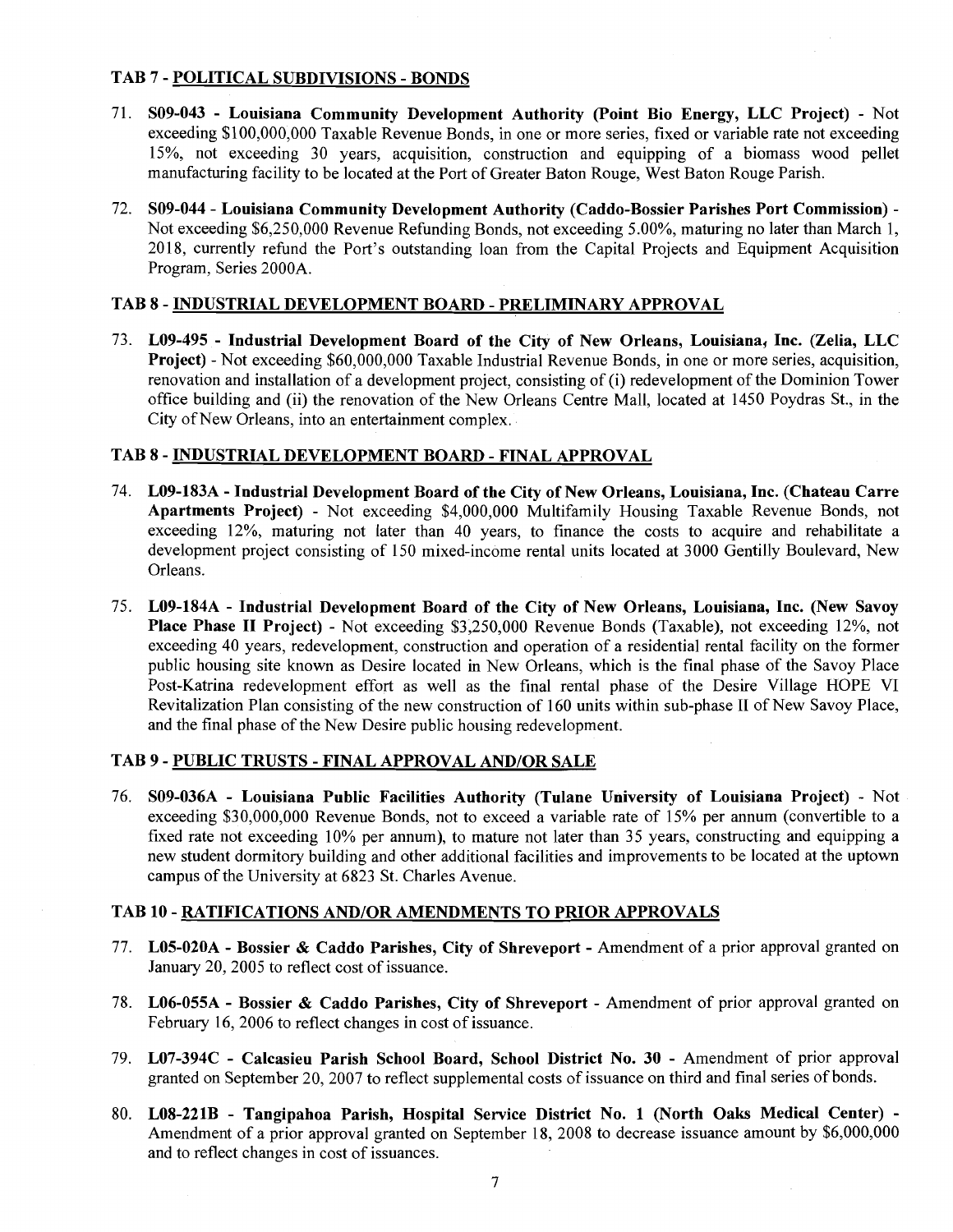- 8 1. **L09-021A St. Martin Parish School Board, St. Martin School District**  Amendment of a prior approval granted on January 23,2009 to reflect change in cost of issuance.
- 82. **L09-llOB St. Mary Parish, Consolidated Gravity Drainage District No. 2**  Amendment of a prior approval granted on February 19,2009 to reflect changes in cost of issuance.
- 83. **L09-182A Ascension Parish Council, Sales Tax District No. 2**  Ratification of prior approval granted on April 16,2009 to obtain approval of a reduced acceptable amount of refunding gross savings.
- 84. **S03-052C Louisiana Public Facilities Authority (Tiger Athletic Foundation Project)**  Amendment of prior approvals granted on January 21, 1999 and October 16, 2003 to approve the extension of the LPFA Revenue Bonds, Tiger Athletic Foundation Project Series 1999 and 2004, for the purpose of allowing a substitution of credit facilities on both issues and to approve associated costs.
- 85. **S08-062B Louisiana Community Development Authority (Westlake Chemical Corporation Project)**  Amendment of a prior approval granted on January 15,2009 to reflect change in cost of issuance.
- 86. **S09-024A Louisiana Public Facilities Authority (Christus Health)**  Amendment of a prior approval granted on June 18,2009 to reflect changes in cost of issuance.
- 87. **S09-028A Louisiana Community Development Authority (Ponchatoula Area Recreation District No. 1 Project)** - Amendment of a prior approval granted on June 18,2009 to reflect change in cost of issuance.
- 88. **L09-216A Livingston Parish, Ward Two Water District**  Amendment of prior approval granted on May 21, 2009 to obtain approval of reduction of Notice of Intention to issue not exceeding \$12,000,000 Taxable and/or Tax-Exempt Water Works System Revenue Bond.

#### **TAB 10** - **CERTIFICATES OF IMPOSSIBILITY AND IMPRACTICALITY**

89. Consideration of a request submitted by Facility Planning and Control, Office of the Governor, relative to Certificates of Impossibility or Impracticality (copies attached) issued for \$2,030,000 for previously approved projects (project #'s 05-252/60, 09-333/159, 50-J40/365, 50-J45/376, 50-M16/540, 50-MT3/617, 50-NBG/668) as **Priority 1** cash lines of credit.

#### **TAB 10** - **CASH LINES OF CREDIT** - **PRIORITY 2**

90. Resolution setting forth the official intent by the State Bond Commission to reimburse line of credit expenditures with proceeds of general obligation bonds for requests submitted by Facility Planning and Control, Office of the Governor, for the granting of lines of credit and authorization to issue general obligation bonds in the amount of \$ **44,765,000** for projects contained in **Priority 2** of the current Capital Outlay Act (Act 20 of the 2009 Regular Legislative Session) and listed in the attached exhibit.

#### **TAB 10** - **OTHER BUSINESS**

- 91. **Financial Advisory Services Contract**  Request to amend the state's Financial Advisory Services Contract to provide for the first of two allowed one-year contract extensions for the period October 21, 2009 through October 20,2010, as provided for in the contract approved by the Commission on September 18,2008.
- 92. Presentation by representatives of United States Department of Agriculture-Rural Development regarding any issues related to local political subdivision outstanding instruments of indebtedness.
- 93. Consideration of Resolution No. XX Creating and establishing an issue of \$200,000,000 principal amount of General Obligation Bonds of the State of Louisiana, authorizing the issuance and sale thereof; designating said bonds as "General Obligation Bonds, Series 2009-A; providing for payment of principal and interest on said bonds; and providing for other matters related thereto.
- 94. Consideration of Resolution No. XX Creating and establishing an issue of \$125,190,000 principal amount of General Obligation Refunding Bonds of the State of Louisiana; authorizing the issuance and sale thereof; designating said bonds as "General Obligation Refunding Bonds, Series 2009-B; providing for payment of principal and interest on said bonds; and providing for other matters related thereto.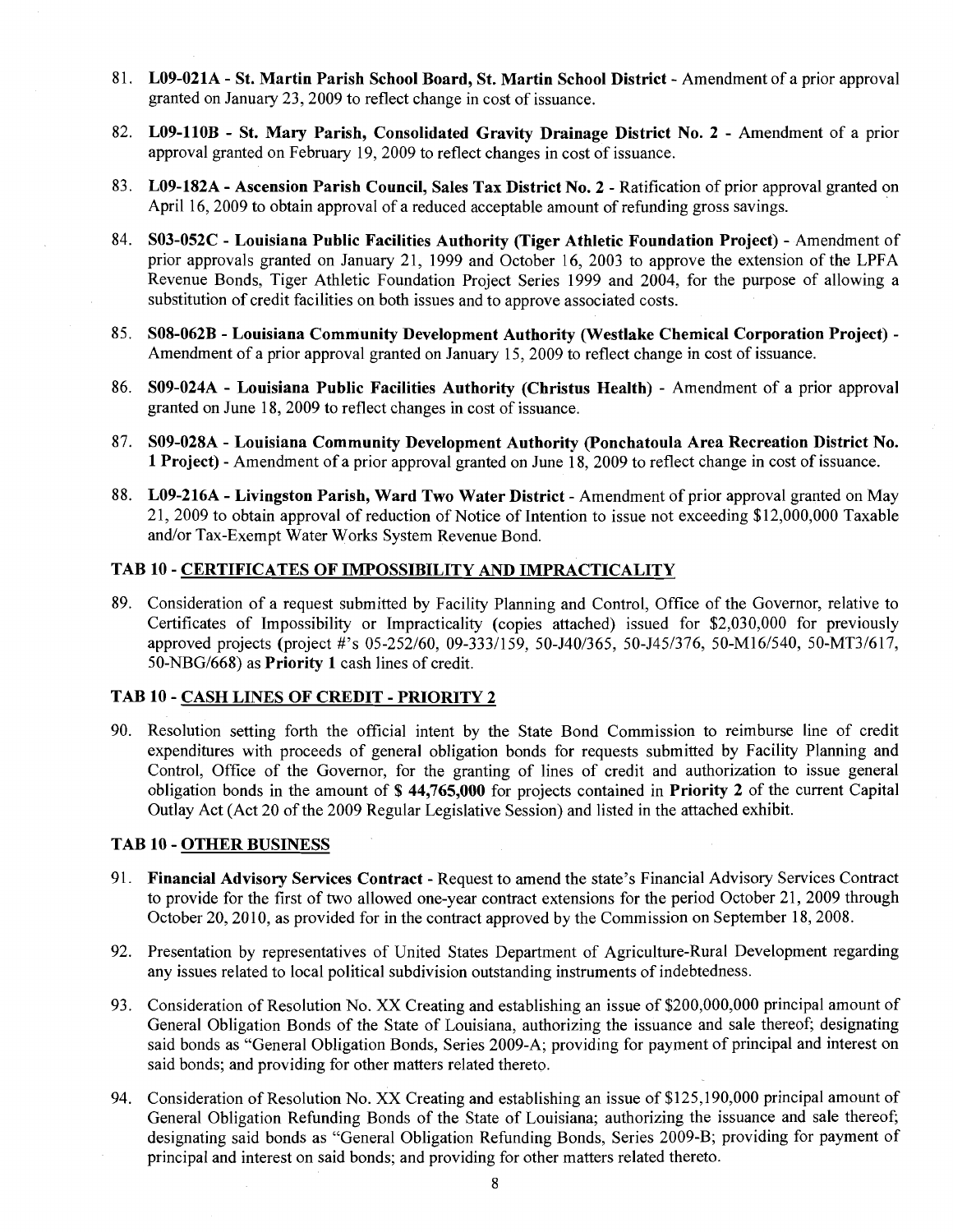- 95. Consideration of a resolution authorizing the Chairman or Director to act on behalf of the Commission in approving the "Memorandum of Understanding" regarding waiver of any and all competing rights, claims, assessments, tax assessment, leasehold rights, etc. related to the property generally referred to and known as the Baton Rouge State Office Building located at the corner of Third Street and Convention Street in Baton Rouge.
- 96. Presentation and Discussion Regarding Utilization of Recovery Dollars and Tax Credit Incentives for GO ZONE Housing Redevelopment Issues.
- 97. Louisiana Office Facilities Corporation (Louisiana State Capitol Complex Program)- Not exceeding \$102,000,000 Lease Revenue Refunding Bonds, Series 2009A, not exceeding 8%, not exceeding 10 years, to refund its outstanding Lease Revenue Bonds, (Louisiana State Capital Complex Program) Series 1999.
- 98. Consideration of a change in the October State Bond Commission meeting date from October 15 to October 27, 2009 for the purpose of facilitating the State's General Obligation Bond Sale Series 2009-A and the State's General Obligation Refunding Bonds Sale Series 2009-B.
- 99. Adjourn.

*In compliance with Americans with Disabilities Act. contact Wanda Sittip at (225) 342-0067 to advise special assistance is needed and describe the tvpe of assistance necessarv.*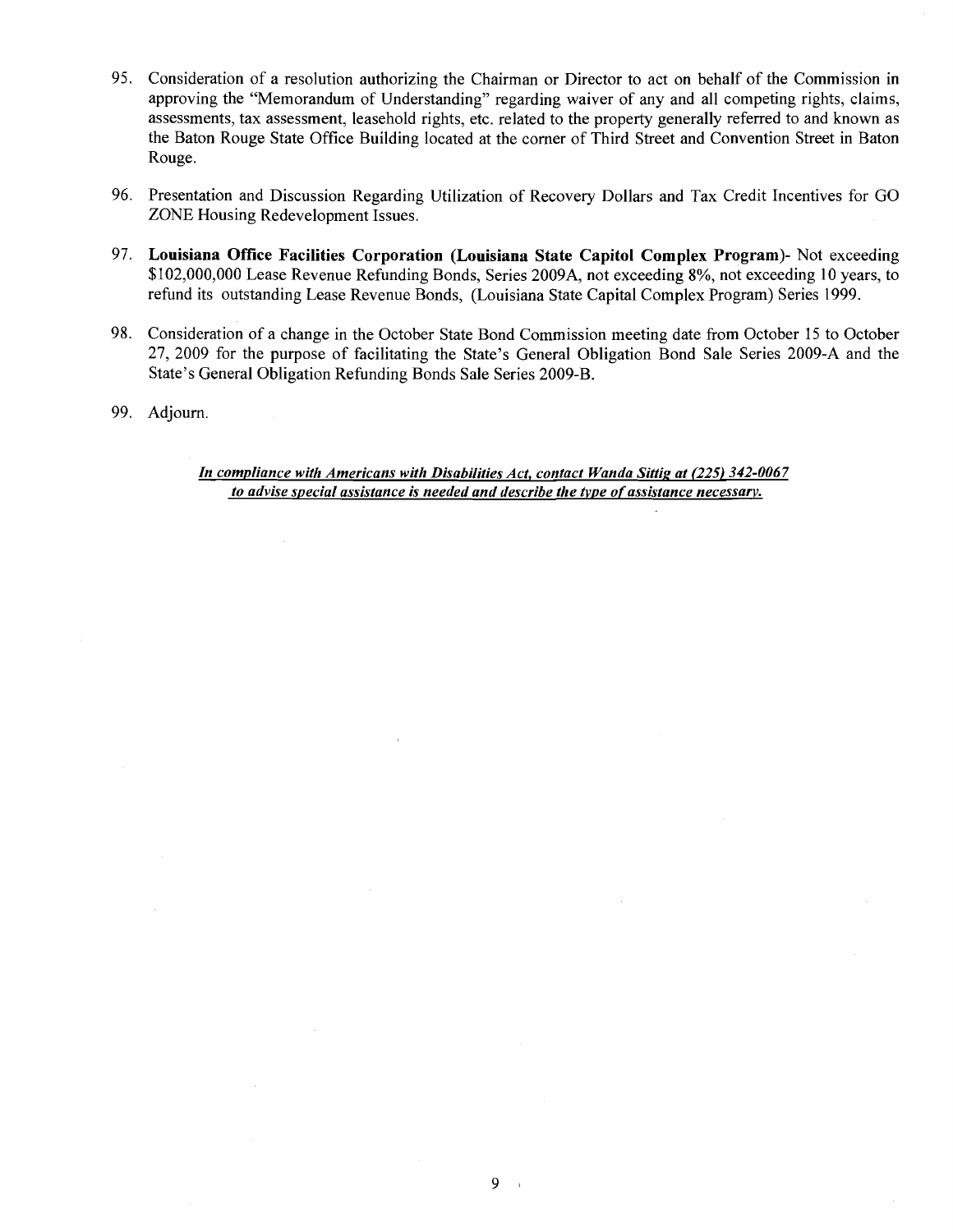### **Act 20 of 2009 Priority 1 Cash Lines of Credit to be Rescinded September 2009 Meeting of the State Bond Commission**

| <b>Agency</b><br>No. | <b>Agency Name</b>                        | <b>BDS</b> | <b>Project Title</b>                                                                                                                                                                                                        | <b>Parish</b>                                                                                        | <b>Priority 1 CLOC</b><br>FY 09-10 | <b>Priority 1 CLOC</b><br>FY 09-10<br>To Be<br><b>Rescinded</b> |
|----------------------|-------------------------------------------|------------|-----------------------------------------------------------------------------------------------------------------------------------------------------------------------------------------------------------------------------|------------------------------------------------------------------------------------------------------|------------------------------------|-----------------------------------------------------------------|
| 05-252               | <b>Office of Business</b><br>Development  | 60         | Automotive Manufacturing Infrastructure                                                                                                                                                                                     | Caddo                                                                                                | 8,700,000                          | 8,700,000                                                       |
| 09-333               | Southeast Louisiana<br>State Hospital     | 159        | Renovate Terrebonne Mental Health Center, Planning and<br>Construction                                                                                                                                                      | Terrebonne                                                                                           | 1,010,000                          | 985,000                                                         |
| 50-J40               | Rapides Parish                            | 365        | Cotile Outflow Gate Repair and Replacement, Planning and<br>Construction (\$50,000 Local Match)                                                                                                                             | Rapides                                                                                              | 250,000                            | 205,000                                                         |
| 50-J45               | St. Charles Parish                        |            | 376 East Bank Ground Storage Tanks, Planning and<br>Construction                                                                                                                                                            | St. Charles                                                                                          | 3,580,000                          | 540,000                                                         |
| 50-MI6               | Marksville                                |            | 540   Master Drainage Study                                                                                                                                                                                                 | Avoyelles                                                                                            | 80,000                             | 80,000                                                          |
| 50-MT3               | Tallulah                                  | 617        | Industrial Park Development, Planning and Construction<br>(Non-State Match Required)                                                                                                                                        | Madison                                                                                              | 75,000                             | 70,000                                                          |
| 50-NBG               | South Louisiana<br>Development<br>Council | 668        | Louisiana Economic Development Initiative and Cooperative Assumption,<br>Endeavor between SLEC and Nicholls State University for a<br>Center for Economic Growth and Technology, Acquisitions,<br>Planning and Construction | Jefferson, Lafourche,<br>St. Charles, St.<br>James, St. John the<br>Baptist, St. Mary,<br>Terrebonne | 150,000                            | 150,000                                                         |
|                      |                                           |            |                                                                                                                                                                                                                             | <b>TOTALS</b>                                                                                        | 13,845,000                         | 10,730,000                                                      |

ITEM NO. 90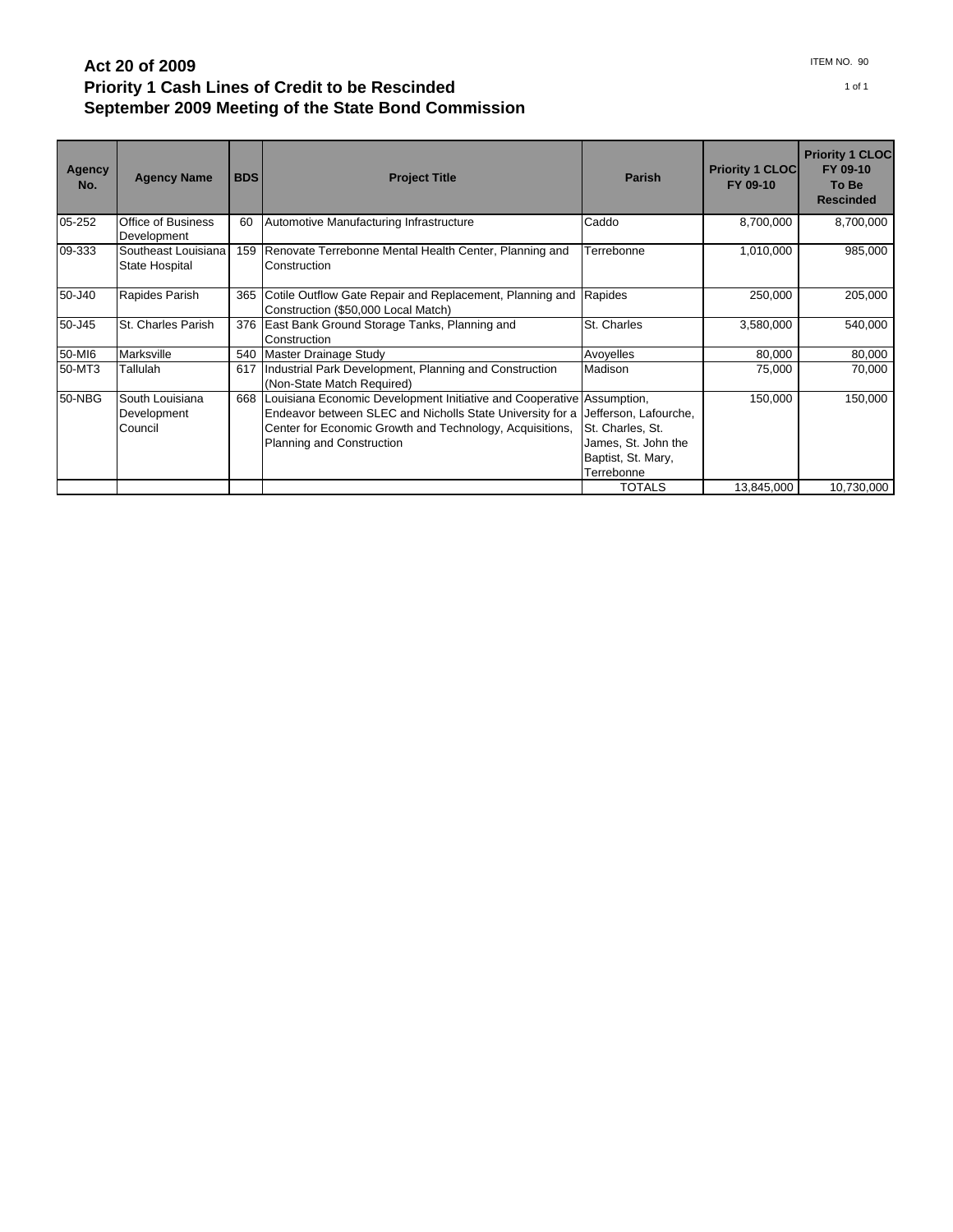Priority 2 Cash Lines of Credit September Meeting of the State Bond Commission

| Agcy. No. | <b>Agency Name</b>                           | <b>BDS#</b> | <b>Project Title</b>                                                                                                                                                                                                                                                              | <b>Parish</b>                                                                                                                                     | <b>PRIORITY 2</b><br><b>Act 20 of 2009</b> | Recommended<br><b>CLOC</b> |
|-----------|----------------------------------------------|-------------|-----------------------------------------------------------------------------------------------------------------------------------------------------------------------------------------------------------------------------------------------------------------------------------|---------------------------------------------------------------------------------------------------------------------------------------------------|--------------------------------------------|----------------------------|
| 01-107    | Division of<br>Administration                | 27          | Major Repairs for State Buildings<br><b>Based on Statewide Condition</b><br>Assessment, and Infrastructure,<br>Planning and Construction                                                                                                                                          | Statewide                                                                                                                                         | $\overline{2,}500,000$                     | 2,235,000                  |
| 04-139    | Secretary of State                           | 43          | Tioga Heritage Museum, Planning<br>and Construction                                                                                                                                                                                                                               | Rapides                                                                                                                                           | 50,000                                     | 50,000                     |
| 04-139    | Secretary of State                           | 45          | Louisiana State Exhibit Museum,<br>Planning and Construction                                                                                                                                                                                                                      | Caddo                                                                                                                                             | 50,000                                     | 50,000                     |
| 04-139    | Secretary of State                           | 781         | Aviation and Military Museum of<br>Louisiana, Inc. Phase I Existing<br>Facility Refurbish/Expansion,<br>Planning and Construction<br>(\$301,347 Local Match)                                                                                                                      | <b>Ouachita</b>                                                                                                                                   | 50,000                                     | 50,000                     |
| 05-252    | <b>Office of Business</b><br>Development     | 1847        | <b>Economic Development Award</b><br>Program For Infrastructure<br>Assistance (Supplemental Funding)                                                                                                                                                                              | Statewide                                                                                                                                         | 7,200,000                                  | 7,200,000                  |
| 07-270    | DOTD-<br>Administration                      | 1192        | LA Hwy 616 (Caldwell Road to LA<br>Hwy 143), Planning and<br>Construction                                                                                                                                                                                                         | Ouachita                                                                                                                                          | 150,000                                    | 150,000                    |
| 07-270    | DOTD-<br>Administration                      | 1881        | <b>US 167 Corridor Study</b>                                                                                                                                                                                                                                                      | Evangeline, St.<br>Landry                                                                                                                         | 100,000                                    | 100,000                    |
| 07-274    | DOTD - Public<br>Improvements                | 106         | Morganza to Gulf of Mexico Flood<br>Control Feasibility Study, Planning,<br>Design, Right of Way and<br>Construction of Levees, Floodgates<br>and Other Flood Control Systems<br>(\$100,000,000 Local Match;<br>\$25,000,000 Local In-Kind Match;<br>\$442,000,000 Federal Match) | Ascension,<br>Assumption,<br>Iberia, Iberville,<br>Lafourche,<br>Pointe Coupee,<br>St. Martin, St.<br>Mary,<br>Terrebonne,<br>West Baton<br>Rouge | 300,000                                    | 300,000                    |
| 07-274    | DOTD - Public<br>Improvements                | 111         | Poverty Point Reservoir, Real<br>Estate Acquisition, Planning,<br>Equipment, Right of Way, Utilities,<br>Acquisition, Facilities, Construction<br>and Maintenance                                                                                                                 | Richland                                                                                                                                          | 200,000                                    | 200,000                    |
| 08-403    | Office of Youth<br>Development               | 126         | Community Based Program,<br>Juvenile Justice Improvements,<br>Planning, Construction, Renovation,<br>Acquisition, and Equipment                                                                                                                                                   | Statewide                                                                                                                                         | 2,000,000                                  | 2,000,000                  |
| 08-419    | Public Safety -<br>Office of State<br>Police | 1296        | State Police, Troop L and Bureau of St. Tammany<br>Investigations                                                                                                                                                                                                                 |                                                                                                                                                   | 100,000                                    | 100,000                    |
| 09-331    | Central Louisiana<br>State Hospital          | 1021        | <b>Expansion of Shreveport Mental</b><br>Health Center, Planning and<br>Construction                                                                                                                                                                                              | Caddo                                                                                                                                             | 100,000                                    | 100,000                    |
| 09-333    | Southeast<br>Louisiana State<br>Hospital     | 2019        | New South Louisiana Human<br>Services Authority Administrative<br>Building, Land Acquisition, Planning<br>and Construction                                                                                                                                                        | Terrebonne                                                                                                                                        | 985,000                                    | 985,000                    |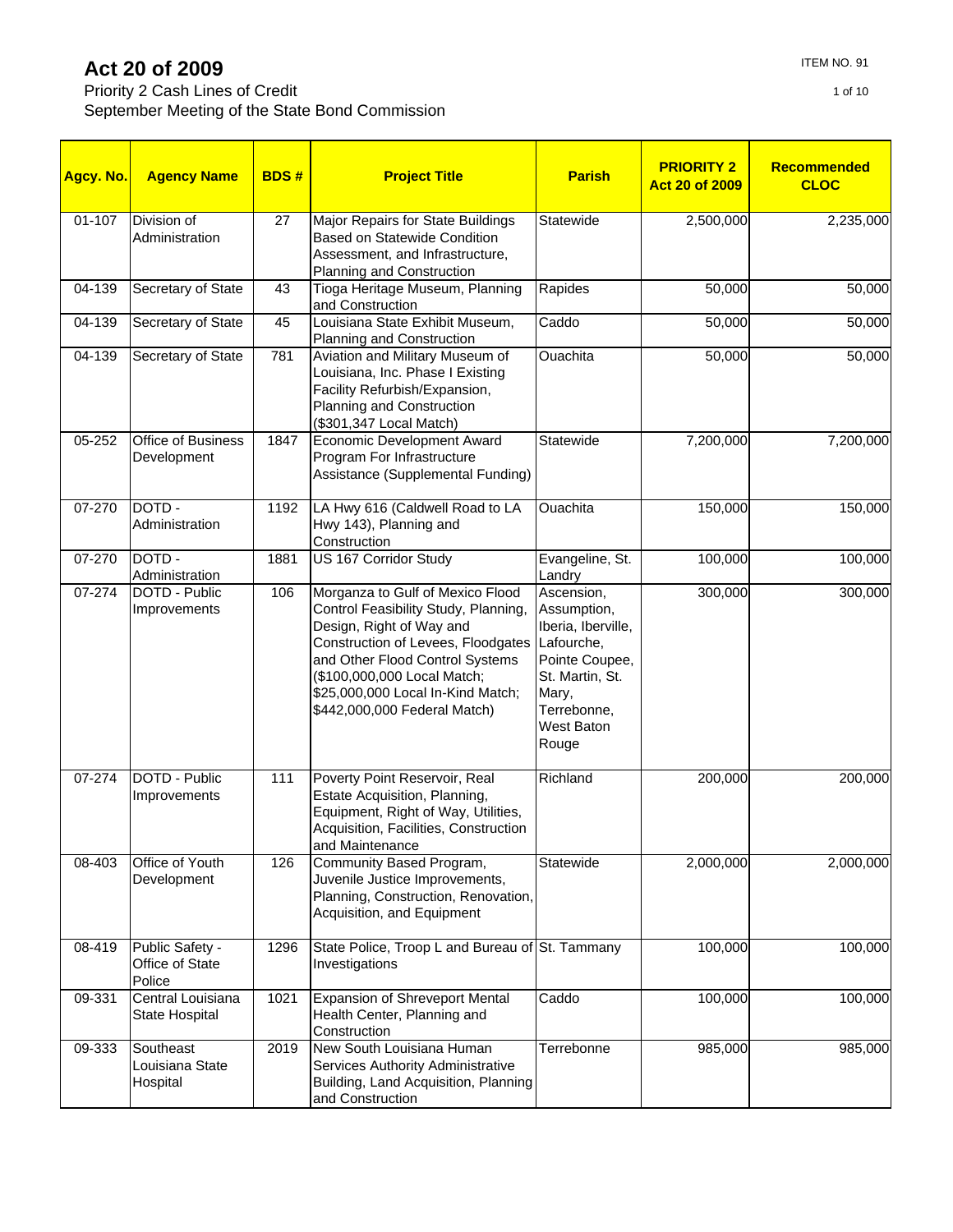Priority 2 Cash Lines of Credit September Meeting of the State Bond Commission

| Agcy. No. | <b>Agency Name</b>                                        | <b>BDS#</b> | <b>Project Title</b>                                                                                                                 | <b>Parish</b>       | <b>PRIORITY 2</b><br><b>Act 20 of 2009</b> | Recommended<br><b>CLOC</b> |
|-----------|-----------------------------------------------------------|-------------|--------------------------------------------------------------------------------------------------------------------------------------|---------------------|--------------------------------------------|----------------------------|
| 09-342    | Metropolitan<br>Developmental<br>Center                   | 163         | <b>Emergency Generator</b><br>Upgrade/Replacement, Peltier<br>Lawless Developmental Center,<br>Planning and Construction             | Lafourche           | 100,000                                    | 100,000                    |
| 09-349    | Southwest<br>Developmental<br>Center                      | 171         | <b>HVAC Upgrade for Three</b><br>Residential Homes, Planning and<br>Construction                                                     | Acadia              | 115,000                                    | 115,000                    |
| 09-349    | Southwest<br>Developmental<br>Center                      | 1180        | Fire Alarm System Replacement,<br>Planning and Construction                                                                          | Acadia              | 135,000                                    | 135,000                    |
| 19-601    | <b>LSU Baton Rouge</b>                                    | 177         | Choppin Hall Annex Chemistry Lab<br>Building, Planning and Construction Rouge                                                        | East Baton          | 150,000                                    | 150,000                    |
| 19-607    | <b>LSU Agricultural</b><br>Center                         | 199         | Animal and Food Science Facilities<br>Renovations and Modernizations,<br>Phase II, Planning and Construction                         | East Baton<br>Rouge | 625,000                                    | 625,000                    |
| 19-618    | Southern<br>University<br>Shreveport                      | 216         | Incubator Project, Land Acquisition,<br>Planning and Construction<br>(\$500,000 Cash and/or In-Kind<br>Match)                        | Caddo               | 120,000                                    | 120,000                    |
| 19-627    | <b>McNeese State</b><br><b>University</b>                 | 226         | Shearman Fine Arts Building<br>Renovation and Addition, Planning<br>and Construction                                                 | Calcasieu           | 2,000,000                                  | 2,000,000                  |
| 19-629    | University of<br>Louisiana - Monroe                       | 834         | Sandel Hall Renovation, Planning<br>and Construction                                                                                 | <b>Ouachita</b>     | 50,000                                     | 50,000                     |
| 19-641    | Delgado<br>Community<br>College                           | 2022        | Facilities Improvement for<br>Economic Development, Planning<br>and Construction                                                     | Orleans             | 20,000                                     | 20,000                     |
| 19-657    | Louisiana School<br>Math, Science and<br>Arts             | 246         | Renovation, Expansion and<br>Replacement of Annex Building,<br>Existing Auditorium and Cafeteria<br>Areas, Planning and Construction | Natchitoches        | 1,540,000                                  | 1,540,000                  |
| 19-673    | <b>New Orleans</b><br><b>Center for Creative</b><br>Arts  | 254         | Classroom Addition, Planning and<br>Construction                                                                                     | Orleans             | 50,000                                     | 50,000                     |
| 19-731    | L.E. Fletcher<br><b>Technical</b><br>Community<br>College | 255         | Diesel Marine, Welding and<br><b>Transportation Building for Fletcher</b><br><b>Technical Community College</b>                      | Terrebonne          | 50,000                                     | 50,000                     |
| 23-949    | Louisiana Judiciary                                       | 256         | Land Acquisition, Planning, and<br>Construction of New Courthouse for<br>the Louisiana Court of Appeal, Third<br>Circuit             | Calcasieu           | 100,000                                    | 100,000                    |
| 36-L10    | <b>Orleans Levee</b><br>District                          |             | Southeast Louisiana Flood<br>Protection Authority - East for                                                                         | Orleans             | 250,000                                    | 250,000                    |

Bayou St. John, Maintenance and Improvements, Perimeter Elevation, Hydrology Study, Planning and

274 Globalplex Dock Access Bridge and St. John the

Baptist

1,000,000 1,000,000

**Construction** 

Equipment

36-P21 Port of South Louisiana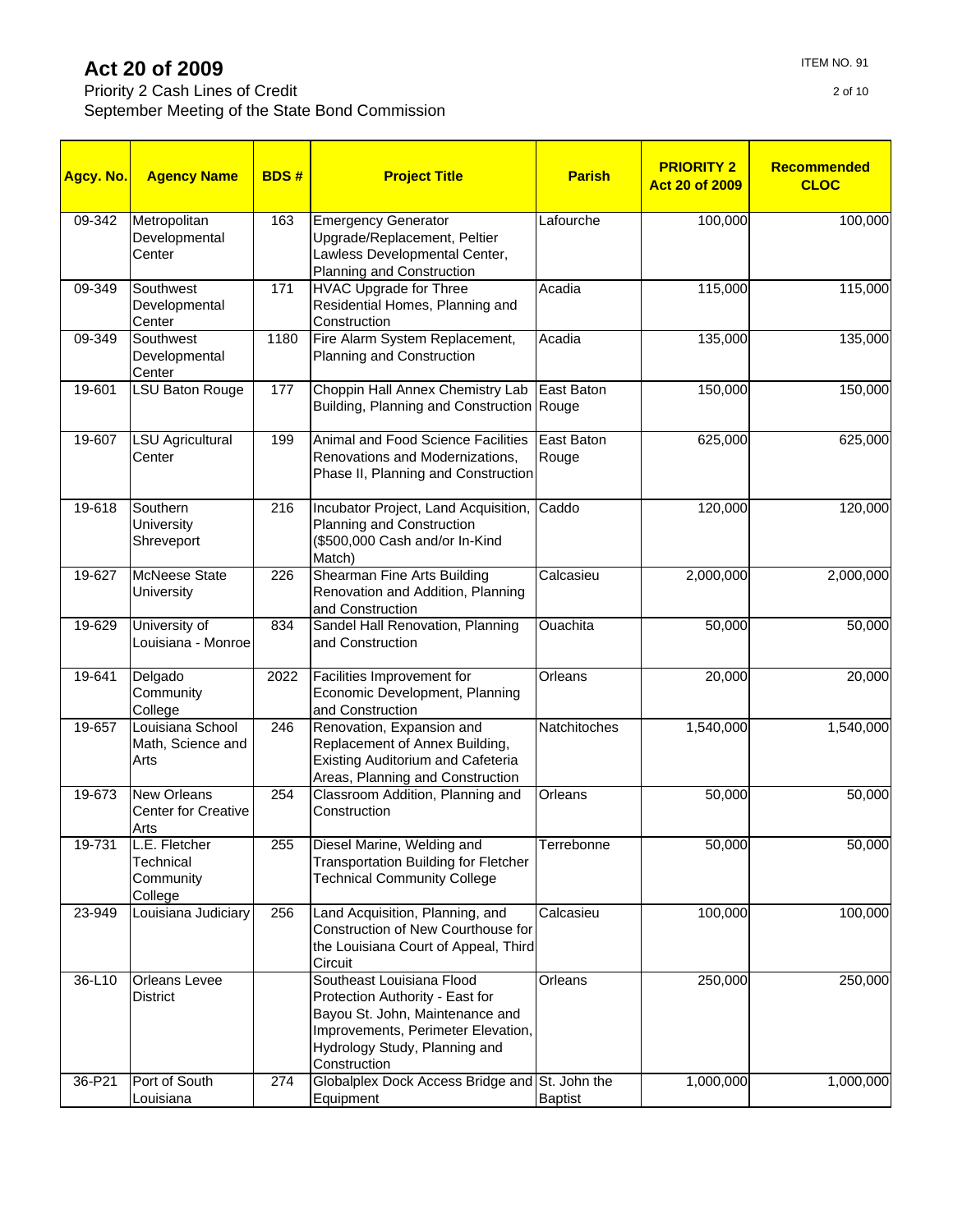Priority 2 Cash Lines of Credit September Meeting of the Sta

| it                  |  |  |
|---------------------|--|--|
| ate Bond Commission |  |  |
|                     |  |  |

| Agcy. No.  | <b>Agency Name</b>                  | <b>BDS#</b> | <b>Project Title</b>                                                                                                                                                                                     | <b>Parish</b> | <b>PRIORITY 2</b><br><b>Act 20 of 2009</b> | Recommended<br><b>CLOC</b> |
|------------|-------------------------------------|-------------|----------------------------------------------------------------------------------------------------------------------------------------------------------------------------------------------------------|---------------|--------------------------------------------|----------------------------|
| 36-P33     | South Tangipahoa<br>Parish Port     | 279         | Port Manchac Terminal Roadway<br>Improvements                                                                                                                                                            | Tangipahoa    | 25,000                                     | 25,000                     |
| 36-P47     | Greater Ouachita<br>Port Commission | 286         | Rail Extension, Planning and<br>Construction                                                                                                                                                             | Ouachita      | 200,000                                    | 200,000                    |
| 50-J03     | <b>Ascension Parish</b>             | 1342        | Lamar Dixon Development,<br>Purchase and Land Acquisition                                                                                                                                                | Ascension     | 280,000                                    | 280,000                    |
| 50-J07     | <b>Bienville Parish</b>             | 1893        | <b>Blue Ridge Water System</b>                                                                                                                                                                           | Bienville     | 300,000                                    | 300,000                    |
| $50 - J10$ | Calcasieu Parish                    | 304         | <b>Burton Memorial Coliseum Complex</b><br>- Reconstruct Arena, Planning and<br>Construction                                                                                                             | Calcasieu     | 100,000                                    | 100,000                    |
| 50-J12     | Cameron Parish                      | 306         | Holly Beach Sewer, Planning and<br>Construction                                                                                                                                                          | Cameron       | 50,000                                     | 50,000                     |
| 50-J13     | Catahoula Parish                    | 308         | Catahoula Parish Courthouse<br>Renovations, Planning and<br>Construction                                                                                                                                 | Catahoula     | 85,000                                     | 85,000                     |
| 50-J21     | Franklin Parish                     | 1526        | Courthouse Renovations, Planning<br>and Construction                                                                                                                                                     | Franklin      | 50,000                                     | 50,000                     |
| 50-J23     | Iberia Parish                       | 320         | Armenco Branch Canal Drainage<br>Improvements (Non-State Match<br>Required)                                                                                                                              | Iberia        | 750,000                                    | 750,000                    |
| $50 - J23$ | <b>Iberia Parish</b>                | 321         | Wastewater Treatment Plant at<br>Acadiana Regional Airport<br>(\$667,000 Non-State Match)                                                                                                                | Iberia        | 100,000                                    | 100,000                    |
| 50-J23     | Iberia Parish                       | 2015        | LeMarie Memorial Airport, T-Hanger Iberia<br>Planning and Construction                                                                                                                                   |               | 150,000                                    | 150,000                    |
| 50-J24     | <b>Iberville Parish</b>             | 328         | North Iberville Community Center,<br>Planning and Construction<br>(\$200,000 Cash and/or In-Kind<br>Match)                                                                                               | Iberville     | 180,000                                    | 180,000                    |
| $50 - J26$ | <b>Jefferson Parish</b>             | 332         | <b>Woodland West Drainage</b><br>Improvements                                                                                                                                                            | Jefferson     | 50,000                                     | 50,000                     |
| $50 - J26$ | <b>Jefferson Parish</b>             | 333         | Upper Kraak Ditch Crossing at<br>Airline Drive Drainage<br>Improvements including Upper<br>Kraak Pump Station Upgrade,<br>Planning and Construction                                                      | Jefferson     | 250,000                                    | 250,000                    |
| 50-J26     | Jefferson Parish                    | 875         | Canal 10 Concrete Lining and Box<br>Culvert Installation at Vintage Drive,<br>Planning and Construction                                                                                                  | Jefferson     | 100,000                                    | 100,000                    |
| 50-J26     | Jefferson Parish                    | 878         | <b>Canal Street Roadway</b><br>Reconstruction and Installation of<br>Subsurface Drainage Between I-10<br>and Lake Avenue                                                                                 | Jefferson     | 25,000                                     | 25,000                     |
| 50-J26     | Jefferson Parish                    | 882         | East Jefferson Drainage Relief:<br>Subsurface Drainage<br>Improvements to Garden Road,<br>Tallulah, Suave Road, and Midway<br>Drive, and Replacement of the<br>Citrus and Suave Bridges over<br>Soniat C | Jefferson     | 100,000                                    | 100,000                    |

3 of 10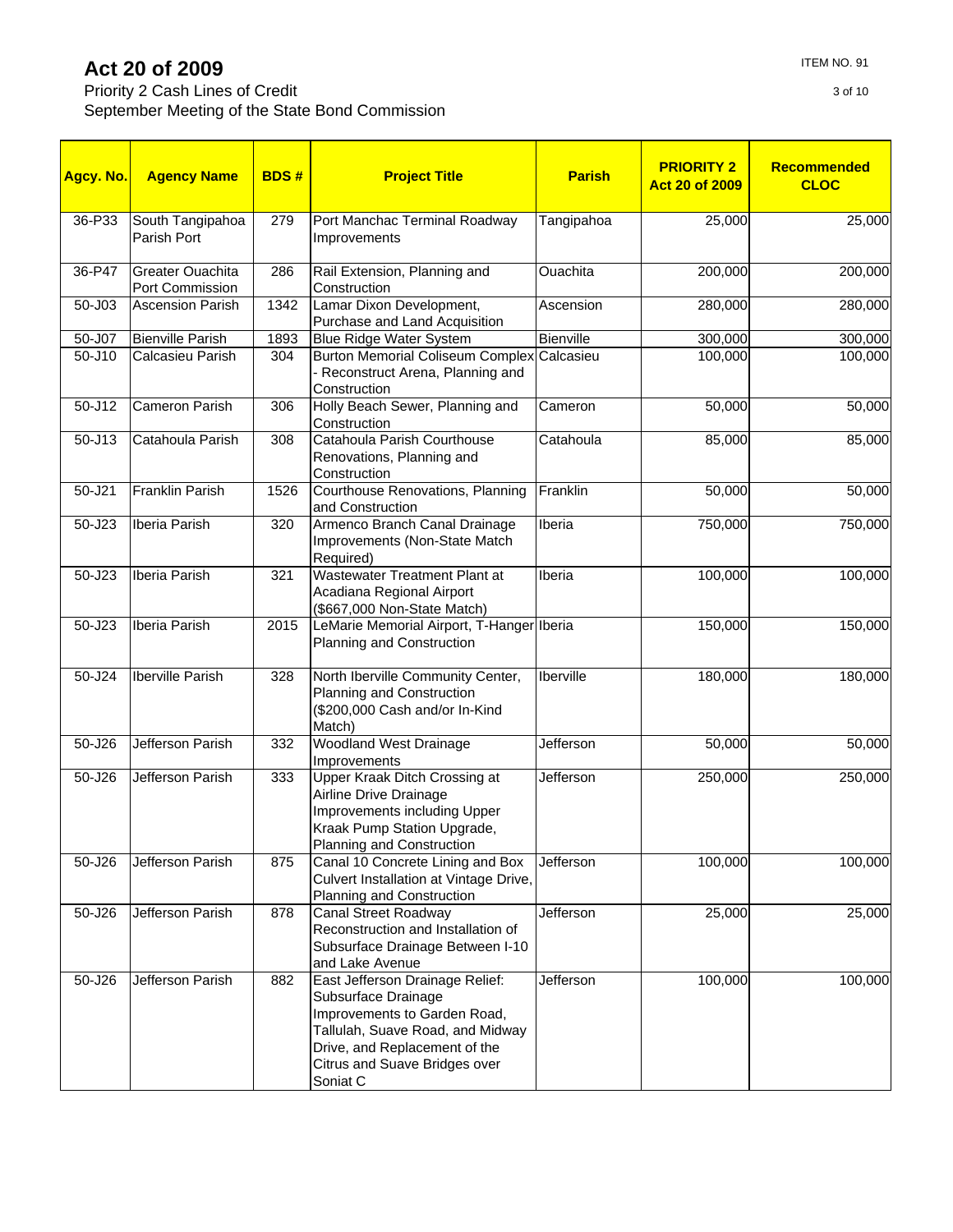### Priority 2 Cash Lines of Credit September Meeting of the State Bond Commission

| Agcy. No. | <b>Agency Name</b>        | <b>BDS#</b> | <b>Project Title</b>                                                                                                                                                                                                                        | <b>Parish</b>    | <b>PRIORITY 2</b><br><b>Act 20 of 2009</b> | <b>Recommended</b><br><b>CLOC</b> |
|-----------|---------------------------|-------------|---------------------------------------------------------------------------------------------------------------------------------------------------------------------------------------------------------------------------------------------|------------------|--------------------------------------------|-----------------------------------|
| 50-J26    | <b>Jefferson Parish</b>   | 908         | Jefferson Community Health Center Jefferson<br>Expansion to the Existing Marrero<br>Facility in order to Implement a<br>Dental Program, Planning and<br>Construction                                                                        |                  | 50,000                                     | 50,000                            |
| 50-J26    | Jefferson Parish          | 939         | Upper Kraak Ditch Drainage, Pump<br>Station Pump Replacement and<br>Generator Installation                                                                                                                                                  | Jefferson        | 150,000                                    | 150,000                           |
| 50-J26    | Jefferson Parish          | 941         | Jefferson Transit Walkertown Park<br>and Ride Bus Facility, Planning and<br>Construction                                                                                                                                                    | Jefferson        | 50,000                                     | 50,000                            |
| 50-J26    | <b>Jefferson Parish</b>   | 1479        | Jefferson Parish Housing Authority<br><b>Street Lighting and Security</b><br>Upgrades (between Betty and Julie<br>Street in the East-West Direction<br>and Acre and Lapalco in the North-<br>South Direction), Planning and<br>Construction | <b>Jefferson</b> | 150,000                                    | 150,000                           |
| 50-J27    | Jefferson Davis<br>Parish | 1737        | Janise Road Bridge Repair,<br>Planning and Construction                                                                                                                                                                                     | Jefferson Davis  | 100,000                                    | 100,000                           |
| 50-J27    | Jefferson Davis<br>Parish | 1739        | Third Street West Bridge Repair,<br>Planning and Construction                                                                                                                                                                               | Jefferson Davis  | 100,000                                    | 100,000                           |
| 50-J28    | Lafayette Parish          | 97          | Kaliste Saloom Widening                                                                                                                                                                                                                     | Lafayette        | 700,000                                    | 700,000                           |
| 50-J32    | Livingston Parish         | 351         | <b>Twenty-First Judicial District</b><br>Complex                                                                                                                                                                                            | Livingston       | 200,000                                    | 200,000                           |
| 50-J32    | Livingston Parish         | 1797        | Livingston Parish Regional Airport,<br>Planning and Construction<br>(\$900,000 Federal Funds)                                                                                                                                               | Livingston       | 50,000                                     | 50,000                            |
| 50-J38    | Plaquemines<br>Parish     | 1936        | Sheriff's Training Center, Planning<br>and Construction                                                                                                                                                                                     | Plaquemines      | 75,000                                     | 75,000                            |
| 50-J39    | Pointe Coupee<br>Parish   | 364         | Pointe Coupee Sheriff's Office<br>Work Release Program                                                                                                                                                                                      | Pointe Coupee    | 50,000                                     | 50,000                            |
| 50-J40    | Rapides Parish            | 1994        | Cotile Indian Creek and Kincaid<br>Outflow Gate Repair/Replacement<br>(Cash and/or In-Kind Match<br>Required)                                                                                                                               | Rapides          | 205,000                                    | 205,000                           |
| 50-J44    | St. Bernard Parish        |             | St. Bernard Parish Tourist<br>Commission, Planning and<br>Construction                                                                                                                                                                      | St. Bernard      | 25,000                                     | 25,000                            |
| 50-J45    | St. Charles Parish        | 1425        | St. Charles Emergency Operations<br>Center                                                                                                                                                                                                  | St. Charles      | 540,000                                    | 540,000                           |
| 50-J52    | St. Tammany<br>Parish     | 397         | South Slidell Levee Protection<br>(USACE 533d Report for Levees<br>West of I-10) Planning and<br>Construction                                                                                                                               | St. Tammany      | 50,000                                     | 50,000                            |
| 50-J52    | St. Tammany<br>Parish     | 402         | Camp Salmen Acquisition and<br>Improvements, Planning and<br>Construction (\$449,000 Non-State<br>Match)                                                                                                                                    | St. Tammany      | 30,000                                     | 30,000                            |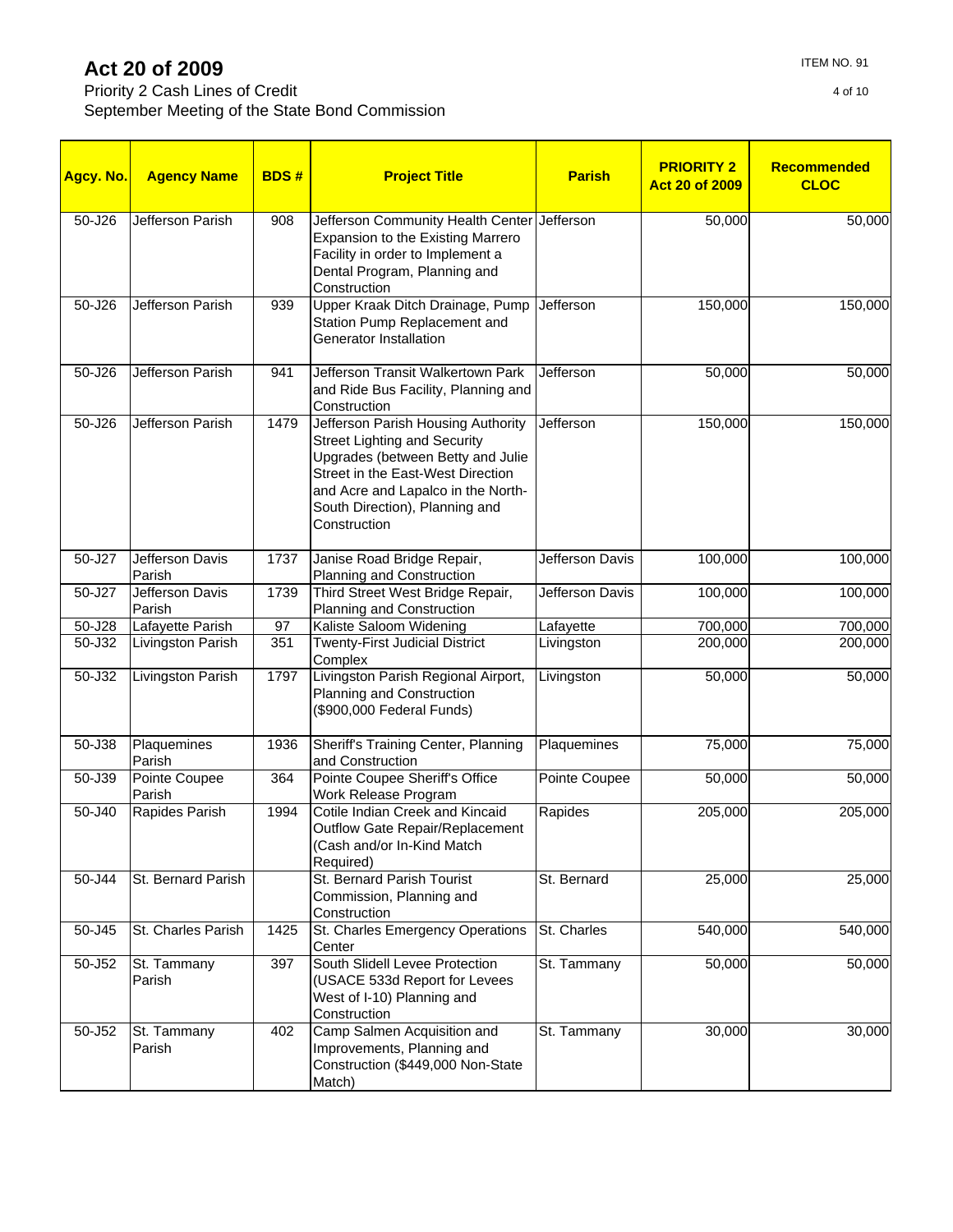Priority 2 Cash Lines of Credit September Meeting of the State Bond Commission

| <b>Agency Name</b><br><b>BDS#</b><br><b>Project Title</b><br>Agcy. No.<br>$50 - 153$<br>Tangipahoa Parish<br>403<br>Courthouse and Courthouse Annex<br>Renovations and Expansions,<br>Acquisitions, Planning and<br>Construction (\$500,000 Local<br>Match)<br>Visitor Center, Planning and<br>50-J58<br>Vernon Parish<br>416<br>Construction<br>50-J59<br>418<br>Emergency Operations, 911 and<br><b>Washington Parish</b><br>Multi-Agency Communications<br>Center, Real Estate, Planning and |                               | <b>Parish</b> | <b>PRIORITY 2</b><br><b>Act 20 of 2009</b>                                                                                                                                   | <b>Recommended</b><br><b>CLOC</b> |           |           |
|-------------------------------------------------------------------------------------------------------------------------------------------------------------------------------------------------------------------------------------------------------------------------------------------------------------------------------------------------------------------------------------------------------------------------------------------------------------------------------------------------|-------------------------------|---------------|------------------------------------------------------------------------------------------------------------------------------------------------------------------------------|-----------------------------------|-----------|-----------|
|                                                                                                                                                                                                                                                                                                                                                                                                                                                                                                 |                               |               |                                                                                                                                                                              | Tangipahoa                        | 40,000    | 40,000    |
|                                                                                                                                                                                                                                                                                                                                                                                                                                                                                                 |                               |               |                                                                                                                                                                              | Vernon                            | 100,000   | 100,000   |
|                                                                                                                                                                                                                                                                                                                                                                                                                                                                                                 |                               |               | Construction (\$125,000 Local<br>Match)                                                                                                                                      | Washington                        | 100,000   | 100,000   |
| 50-J59                                                                                                                                                                                                                                                                                                                                                                                                                                                                                          | <b>Washington Parish</b>      | 420           | Animal Shelter, Planning and<br>Construction                                                                                                                                 | Washington                        | 10,000    | 10,000    |
| 50-J61                                                                                                                                                                                                                                                                                                                                                                                                                                                                                          | West Baton Rouge              | 1914          | Regional Sewer System Located<br>South of the Intra-Coastal<br>Waterway and North of Brusly                                                                                  | West Baton<br>Rouge               | 75,000    | 75,000    |
| $50 - 162$                                                                                                                                                                                                                                                                                                                                                                                                                                                                                      | <b>West Carroll</b><br>Parish | 1628          | West Carroll Parish Roads,<br>Planning and Construction                                                                                                                      | <b>West Carroll</b>               | 75,000    | 75,000    |
| $50 - 164$                                                                                                                                                                                                                                                                                                                                                                                                                                                                                      | <b>Winn Parish</b>            | 1880          | Water Production and Distribution<br>System Upgrades - LA 501<br>Extension, Planning and<br>Construction                                                                     | Winn                              | 390,000   | 390,000   |
| 50-M01                                                                                                                                                                                                                                                                                                                                                                                                                                                                                          | Abbeville                     | 1640          | <b>City of Abbeville Emergency</b><br>Operations Center Roof Repairs,<br>Planning and Construction                                                                           | Vermilion                         | 300,000   | 300,000   |
| 50-M02                                                                                                                                                                                                                                                                                                                                                                                                                                                                                          | Abita Springs                 | 1483          | Water Lines and Sewer Lines,<br>Extensions and Upgrades, Planning<br>and Construction (Cash and/or In-<br>Kind Match Required)                                               | St. Tammany                       | 15,000    | 15,000    |
| 50-M20                                                                                                                                                                                                                                                                                                                                                                                                                                                                                          | <b>Baton Rouge</b>            | 444           | <b>Baseball Stadium Improvements</b>                                                                                                                                         | East Baton<br>Rouge               | 250,000   | 250,000   |
| 50-M20                                                                                                                                                                                                                                                                                                                                                                                                                                                                                          | <b>Baton Rouge</b>            | 1326          | Extension of Stumberg Lane from<br>Jefferson Hwy. to Airline Hwy.,<br>Planning and Construction                                                                              | East Baton<br>Rouge               | 1,000,000 | 1,000,000 |
| 50-M27                                                                                                                                                                                                                                                                                                                                                                                                                                                                                          | Bogalusa                      | 449           | <b>Construction of Two Fire Stations,</b><br>Planning and Construction                                                                                                       | Washington                        | 100,000   | 100,000   |
| 50-M29                                                                                                                                                                                                                                                                                                                                                                                                                                                                                          | <b>Bossier City</b>           | 451           | LA Highway 511 Traffic Congestion Bossier<br>Relief Project, Planning and<br>Construction                                                                                    |                                   | 250,000   | 250,000   |
| 50-M37                                                                                                                                                                                                                                                                                                                                                                                                                                                                                          | Campti                        | 1169          | Town of Campti Multi-Purpose<br>Community Center, Planning and<br>Construction                                                                                               | Natchitoches                      | 100,000   | 100,000   |
| 50-M44                                                                                                                                                                                                                                                                                                                                                                                                                                                                                          | Choudrant                     | 1572          | Village of Choudrant Town Hall                                                                                                                                               | Lincoln                           | 100,000   | 100,000   |
| 50-M52                                                                                                                                                                                                                                                                                                                                                                                                                                                                                          | Columbia                      | 462           | Emergency Water Well, Planning<br>and Construction                                                                                                                           | Caldwell                          | 50,000    | 50,000    |
| 50-M64                                                                                                                                                                                                                                                                                                                                                                                                                                                                                          | Dequincy                      | 1953          | Sewer Rehabilitation of 8" Sewer on Calcasieu<br>Holly and North Division Streets and<br>18" Sewer on William Still Road -<br>City of Dequincy, Planning and<br>Construction |                                   | 450,000   | 450,000   |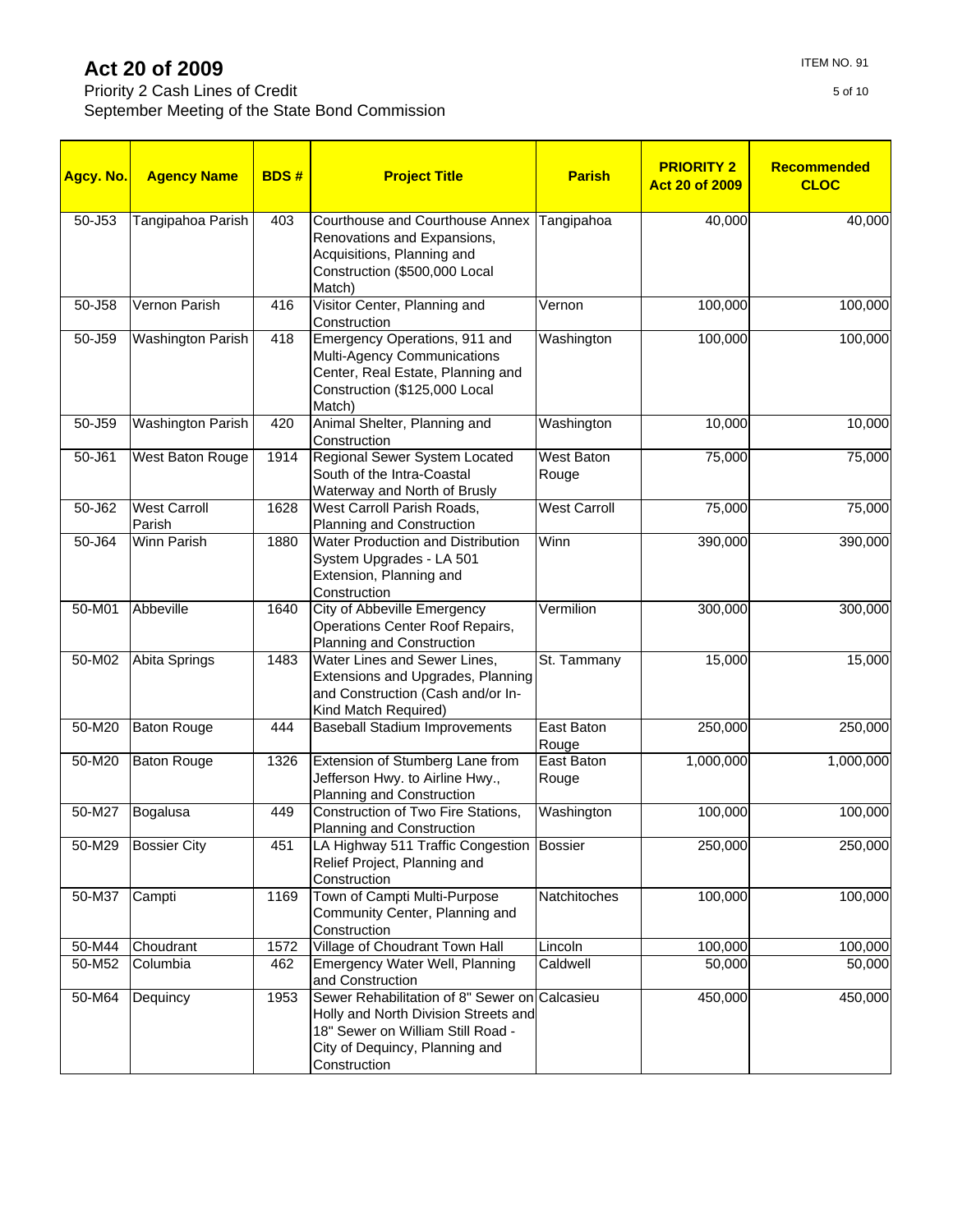Priority 2 Cash Lines of Credit September Meeting of the State Bond Commission

| <mark>Agcy. No.</mark> | <b>Agency Name</b> | <b>BDS#</b> | <b>Project Title</b>                                                                                                                                                                    | <b>Parish</b>    | <b>PRIORITY 2</b><br><b>Act 20 of 2009</b> | <b>Recommended</b><br><b>CLOC</b> |
|------------------------|--------------------|-------------|-----------------------------------------------------------------------------------------------------------------------------------------------------------------------------------------|------------------|--------------------------------------------|-----------------------------------|
| 50-M90                 | Folsom             | 1515        | Road and Street Repairs, Planning<br>and Construction (Cash and/or In-<br>Kind Match Required)                                                                                          | St. Tammany      | 30,000                                     | 30,000                            |
| 50-MB2                 | Grayson            | 1354        | Children's Playground and Pavilion,<br>Planning and Construction (Cash<br>and/or In-Kind Match Required)                                                                                | Caldwell         | 60,000                                     | 60,000                            |
| 50-MB5                 | Gretna             | 1681        | Sewer Plant Primary Clarifyer,<br>Planning and Construction                                                                                                                             | <b>Jefferson</b> | 200,000                                    | 200,000                           |
| 50-MB7                 | Gueydan            | 503         | Street Improvements, Planning and<br>Construction (\$112,000 Local<br>Match)                                                                                                            | Vermilion        | 50,000                                     | 50,000                            |
| 50-MD5                 | Independence       | 1367        | Sewerage Treatment and<br>Sewer/Water Lines Repairs,<br>Planning and Construction (Cash<br>and/or In-Kind Match Required)                                                               | Tangipahoa       | 30,000                                     | 30,000                            |
| 50-MD7                 | lowa               | 510         | Iowa Downtown Water System<br>Improvements, Real Estate,<br>Planning and Construction                                                                                                   | Calcasieu        | 25,000                                     | 25,000                            |
| 50-ME1                 | Jean Lafitte       | 512         | Lafitte General Assembly/Civic<br>Center Building, Planning and<br><b>Construction (Supplemental</b><br>Funding) (\$100,000 Cash and/or In-<br>Kind Match)                              | Jefferson        | 150,000                                    | 150,000                           |
| 50-ME5                 | Jonesboro          | 1803        | Northeast Street Bridge<br>Replacement, Planning and<br>Construction                                                                                                                    | Jackson          | 310,000                                    | 310,000                           |
| 50-MF2                 | Kentwood           | 520         | <b>Recreational Facility Property</b><br>Acquisition, Planning, Site<br>Preparation, Master Recreation<br>Plan and Construction                                                         | Tangipahoa       | 25,000                                     | 25,000                            |
| 50-MG3                 | Leesville          | 526         | <b>Recreational Complex Renovations</b><br>and Improvements, Including New<br>Swimming Facility, Planning and<br>Construction (\$500,000 Local<br>Match and \$150,000 Federal<br>Match) | Vernon           | 50,000                                     | 50,000                            |
| 50-MH3                 | Loreauville        | 532         | Loreauville Wastewater Treatment<br>Plant Improvements and Demolition<br>Project, Planning and Construction                                                                             | Iberia           | 50,000                                     | 50,000                            |
| 50-MI6                 | Marksville         | 1644        | Sanitary Sewer Aeration Basin                                                                                                                                                           | Avovelles        | 130,000                                    | 130,000                           |

Improvements for City of Marksville,

Natchitoches Depot Redevelopment

Planning and Construction

Planning and Construction

Improvements, Planning and

Construction

50-MJ1 Melville 1925 Multi-Purpose Community Center,

50-MK9 Natchitoches | 554 Texas and Pacific Railway

50-MK9 Natchitoches 1605 South Natchitoches Drainage

St. Landry | 50,000 50,000

Natchitoches | 100,000 100,000

Natchitoches 50,000 50,000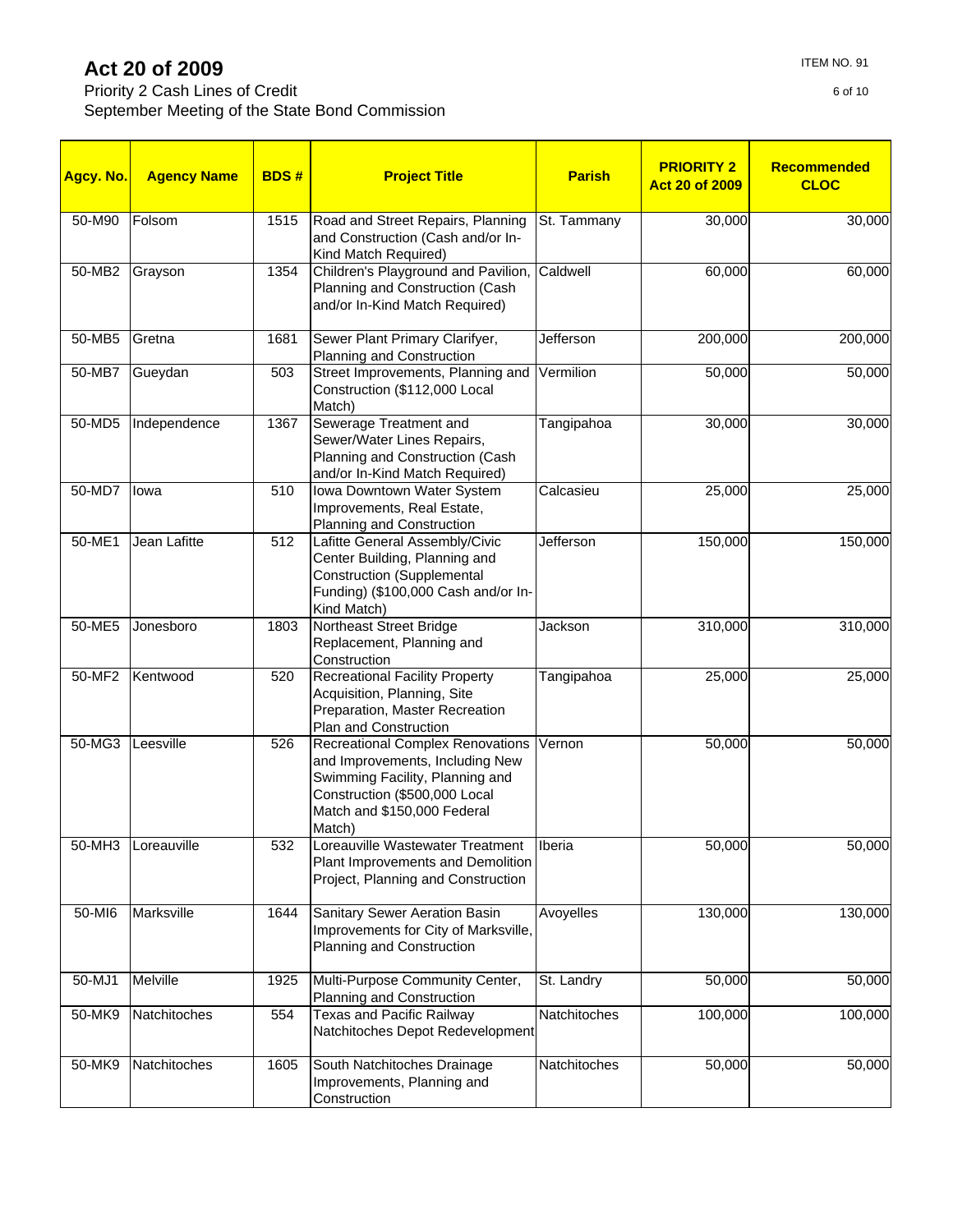Priority 2 Cash Lines of Credit September Meeting of the State Bond Commission

| Agcy. No. | <b>Agency Name</b>             | <b>BDS#</b> | <b>Project Title</b>                                                                                                          | <b>Parish</b>            | <b>PRIORITY 2</b><br><b>Act 20 of 2009</b> | <b>Recommended</b><br><b>CLOC</b> |
|-----------|--------------------------------|-------------|-------------------------------------------------------------------------------------------------------------------------------|--------------------------|--------------------------------------------|-----------------------------------|
| 50-ML1    | New Iberia                     | 560         | Multi-Use Conference and<br>Operating Center, Land Acquisition,<br>Planning and Construction                                  | Iberia                   | 100,000                                    | 100,000                           |
| 50-ML3    | <b>New Orleans</b>             | 563         | Milne Boys Home, Planning and<br>Construction                                                                                 | Orleans                  | 100,000                                    | 100,000                           |
| 50-ML3    | <b>New Orleans</b>             | 566         | Rosenwald Community Center,<br>Planning and Construction                                                                      | Orleans                  | 200,000                                    | 200,000                           |
| 50-MN6    | Plaquemine                     | 1687        | <b>Municipal Joint Field Operations</b><br>Office                                                                             | Iberville                | 150,000                                    | 150,000                           |
| 50-MN8    | <b>Pleasant Hill</b>           | 1714        | Street Reconstruction and Overlay,<br>Planning and Construction                                                               | Sabine                   | 50,000                                     | 50,000                            |
| 50-MO8    | Rayne                          | 1380        | Rayne Civic Center, Water and RV<br>Park Improvements, Planning and<br>Construction                                           | Acadia                   | 500,000                                    | 500,000                           |
| 50-MO9    | Rayville                       | 582         | Frontage Road, North Side Loop,<br>West Leg, For the Town of Rayville<br>(Non-State Match), Planning and<br>Construction      | Richland                 | 75,000                                     | 75,000                            |
| 50-MR1    | Shreveport                     | 600         | Junior Golf Training Facilities (The<br>First Tee) for Jerry Tim Brooks<br>Lakeside Golf Course, Planning and<br>Construction | Caddo                    | 100,000                                    | 100,000                           |
| 50-MR4    | <b>Sikes</b>                   | 606         | Water System Improvements                                                                                                     | Winn                     | 500,000                                    | 500,000                           |
| 50-MS8    | Stonewall                      | 1570        | Town of Stonewall, Rural Medical<br>Facility, Planning and Construction                                                       | <b>DeSoto</b>            | 150,000                                    | 150,000                           |
| 50-MT1    | Sun                            | 615         | Town Hall Renovations, Planning<br>and Construction                                                                           | St. Tammany              | 25,000                                     | 25,000                            |
| 50-MT2    | Sunset                         | 616         | <b>Sunset Municipal Complex</b>                                                                                               | St. Landry               | 50,000                                     | 50,000                            |
| 50-MT3    | Tallulah                       | 2014        | City Hall Repairs and Renovation                                                                                              | Madison                  | 70,000                                     | 70,000                            |
| 50-MT5    | Thibodaux                      | 621         | Tiger Drive Bridge Replacement,<br>Planning and Construction<br>(\$1,742,200 Local Match)                                     | Lafourche                | 150,000                                    | 150,000                           |
| 50-MU5    | Vinton                         | 624         | <b>Extension of Center Street Bridge</b><br>and Entrance Road Economic<br>Development Project, Planning and<br>Construction   | Calcasieu                | 50,000                                     | 50,000                            |
| 50-MV4    | Westwego                       | 629         | Park Land and Improvements,<br>Including Improvements to Existing<br>Parks, Planning and Construction                         | <b>Jefferson</b>         | 50,000                                     | 50,000                            |
| 50-MW2    | Youngsville                    | 638         | Youngsville Parkway Road Project                                                                                              | Lafayette, St.<br>Martin | 5,000,000                                  | 5,000,000                         |
| 50-N06    | State Fair of<br>Louisiana     | 646         | Hirsch Memorial Coliseum<br>Rehabilitation                                                                                    | Caddo                    | 50,000                                     | 50,000                            |
| 50-N12    | Louisiana<br>Children's Museum | 647         | Louisiana Children's Museum Early<br>Learning Village, Planning and<br>Design                                                 | Orleans                  | 300,000                                    | 300,000                           |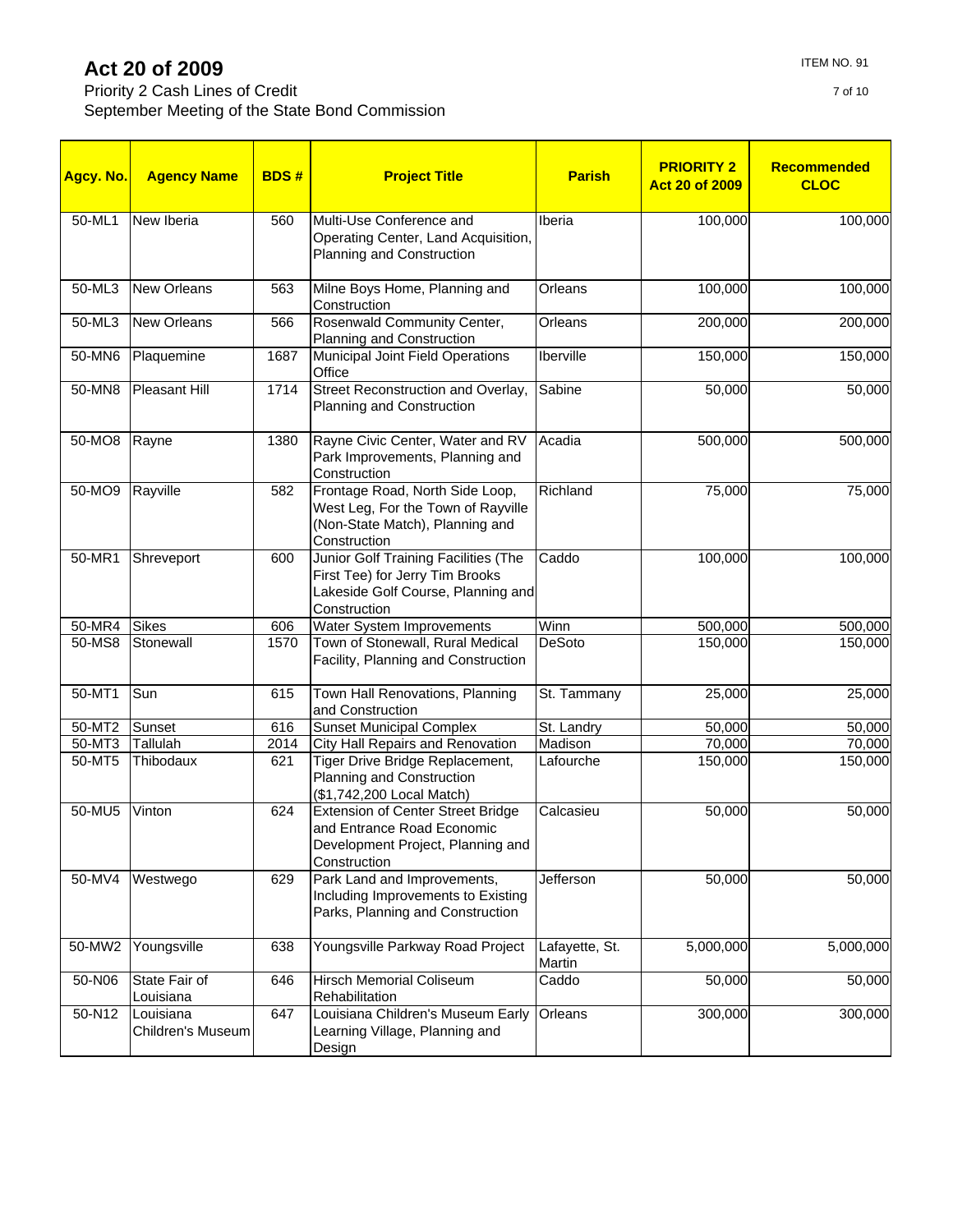Priority 2 Cash Lines of Credit September Meeting of the State Bond Commission

| Agcy. No. | <b>Agency Name</b>                                                | <b>BDS#</b> | <b>Project Title</b>                                                                                                                                                                                                 | <b>Parish</b>       | <b>PRIORITY 2</b><br><b>Act 20 of 2009</b> | <b>Recommended</b><br><b>CLOC</b> |
|-----------|-------------------------------------------------------------------|-------------|----------------------------------------------------------------------------------------------------------------------------------------------------------------------------------------------------------------------|---------------------|--------------------------------------------|-----------------------------------|
| 50-N71    | North Lafourche<br>Conservation<br>Levee and<br>Drainage District | 653         | Lockport and Larose Levee and<br>Parr Pump Station Improvements                                                                                                                                                      | Lafourche           | 100,000                                    | 100,000                           |
| 50-N97    | Southern Forest<br>Heritage Museum                                | 657         | Southern Forest Heritage Museum<br>Restoration Projects (\$180,000<br>Local Match)                                                                                                                                   | Rapides             | 150,000                                    | 150,000                           |
| 50-N98    | <b>Kingsley House</b>                                             | 658         | Kingsley House Renovations, New<br>Construction, and Major Repairs                                                                                                                                                   | Orleans             | 200,000                                    | 200,000                           |
| 50-NA2    | Lafayette Regional<br>Airport                                     | 659         | Construction of a Concrete Apron<br>and Taxiway Improvements at<br>Lafayette Regional Airport                                                                                                                        | Lafayette           | 1,500,000                                  | 1,500,000                         |
| 50-NB3    | <b>McKinley High</b><br>School Alumni                             | 664         | Acquisition of Property and<br>Improvements                                                                                                                                                                          | East Baton<br>Rouge | 100,000                                    | 100,000                           |
| 50-NBG    | South Louisiana<br>Development<br>Council                         | 2001        | Center for Ecnomic Growth and<br>Technology                                                                                                                                                                          | Lafourche           | 300,000                                    | 300,000                           |
| $50-NBT$  | District 2<br>Enhancement<br>Corporation                          | 673         | Community Development and<br>Beautification Project, Planning,<br>Acquisitions and Construction                                                                                                                      | Orleans             | 400,000                                    | 400,000                           |
| 50-NC2    | <b>Baton Rouge</b><br><b>Recreation &amp; Parks</b><br>Commission | 446         | Children's Museum, Planning and<br>Construction (\$5,000,000 Local<br>Match                                                                                                                                          | East Baton<br>Rouge | 125,000                                    | 125,000                           |
| 50-NC2    | <b>Baton Rouge</b><br>Recreation & Parks<br>Commission            | 676         | Anna T. Jordan Site and Facility<br>Improvements (Non-State Match<br>Required)                                                                                                                                       | East Baton<br>Rouge | 150,000                                    | 150,000                           |
| 50-NCZ    | Louisiana<br>Association for the<br><b>Blind</b>                  | 1537        | Louisiana Association for the Blind<br>Safety Walk Manufactoring,<br>Planning and Construction                                                                                                                       | Caddo               | 150,000                                    | 150,000                           |
| 50-NFL    | Bogalusa YMCA                                                     | 701         | Bogalusa YMCA, Master Planning,<br>Design, Construction, Renovations<br>and Equipment Acquisitions                                                                                                                   | Washington          | 10,000                                     | 10,000                            |
| $50-NFQ$  | Algiers<br>Development<br>District                                | 1986        | <b>Construction of Opelousas Street</b><br>Extension from Behrman Avenue to<br>Obannon Street and Construction of<br>Patterson Drive Extension from<br>Hendee Street to Obannon Street,<br>Planning and Construction | Orleans             | 1,500,000                                  | 1,500,000                         |
| 50-NG2    | St. Tammany<br><b>Parish Events</b><br>District                   | 2003        | Northshore Harbor Center<br>Purchase of Additional Equipment                                                                                                                                                         | St. Tammany         | 25,000                                     | 25,000                            |
| 50-NHA    | <b>Washington Parish</b><br>Fair Association                      | 1391        | Renovations to Historic Buildings,<br>Repairs, and Improvements at<br>Fairgrounds, Planning and<br>Construction                                                                                                      | Washingon           | 50,000                                     | 50,000                            |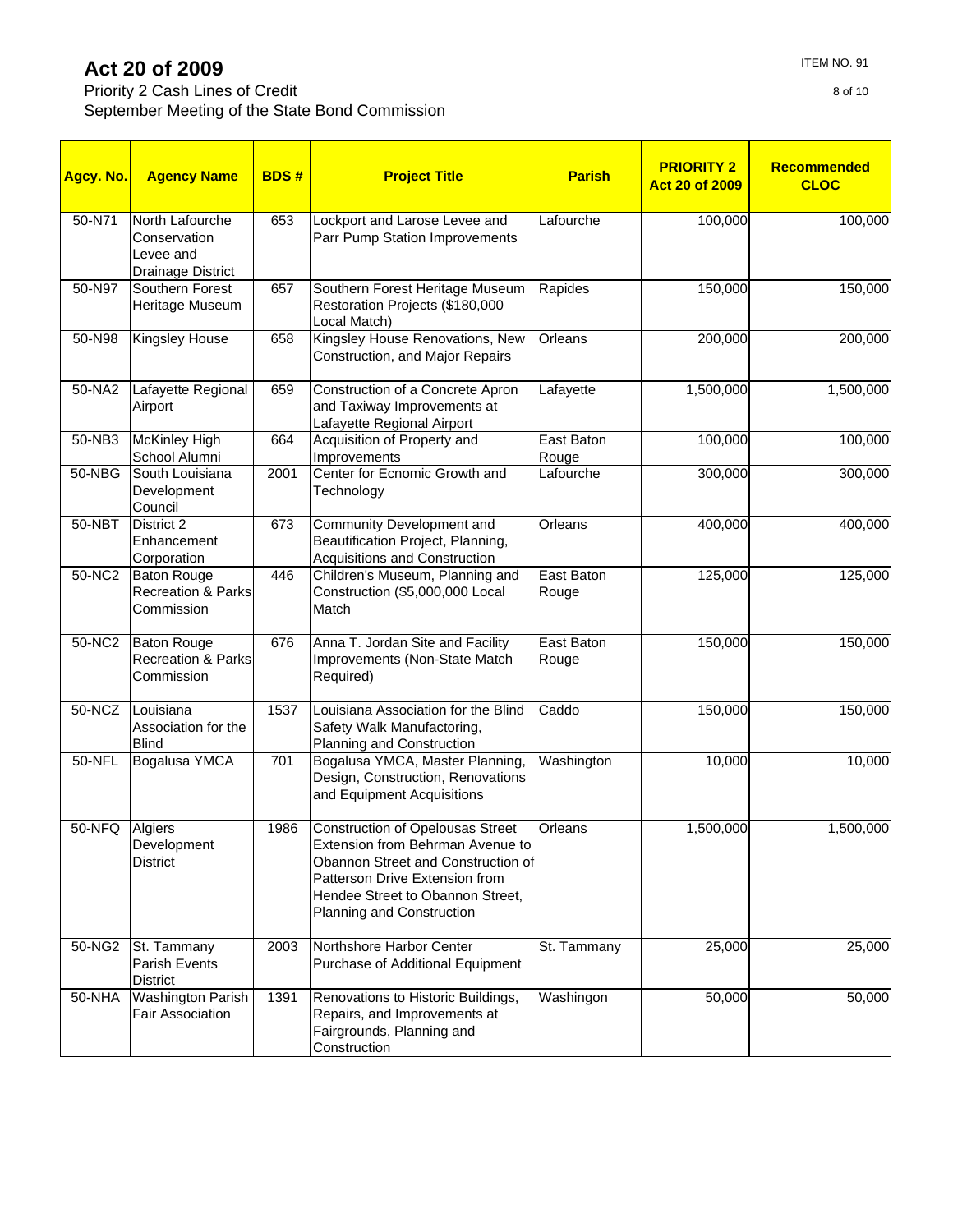Priority 2 Cash Lines of Credit September Meeting of the State Bond Commission

| ITEM NO. 91 |
|-------------|
|             |

| Agcy. No. | <b>Agency Name</b>                                                  | <b>BDS#</b> | <b>Project Title</b>                                                                                                                                                                    | <b>Parish</b>    | <b>PRIORITY 2</b><br><b>Act 20 of 2009</b> | Recommended<br><b>CLOC</b> |
|-----------|---------------------------------------------------------------------|-------------|-----------------------------------------------------------------------------------------------------------------------------------------------------------------------------------------|------------------|--------------------------------------------|----------------------------|
| 50-NHH    | <b>CHRISTUS</b><br>Coushatta Health<br>Care Center                  | 1777        | <b>CHRISTUS Coushatta - Facility</b><br>Roof and Parking Lot Repair<br>Project, Planning and Construction                                                                               | <b>Red River</b> | 90,000                                     | 90,000                     |
| 50-NIX    | <b>Bellwood Water</b><br>System, Inc.                               | 1395        | Bellwood Water System Generator,<br>Back-Up Power Soure, Planning<br>and Construction                                                                                                   | Natchitoches     | 35,000                                     | 35,000                     |
| $50-NIX$  | <b>Bellwood Water</b><br>System, Inc.                               | 1691        | Bellwood Water System, Planning<br>and Construction                                                                                                                                     | Natchitoches     | 50,000                                     | 50,000                     |
| 50-NJ8    | North Louisiana<br>Criminalistics Lab                               | 739         | Replacement of Shreveport Facility,<br>Planning and Construction                                                                                                                        | Caddo            | 75,000                                     | 75,000                     |
| 50-NJ9    | Dryades YMCA                                                        | 740         | Technical Training Center, Planning Orleans<br>and Construction                                                                                                                         |                  | 300,000                                    | 300,000                    |
| 50-NJD    | <b>Franklinton Parks</b><br>and Recreation<br><b>Advisory Board</b> | 743         | Multi-Purpose Recreation Facility,<br>Land Acquisition, Master Planning,<br>Design and Construction                                                                                     | Washington       | 25,000                                     | 25,000                     |
| 50-NJF    | <b>Washington Parish</b><br>Gas District 2                          | 744         | Natural Gas Distribution Line<br>Repair, Replacement, Upgrade and<br>Extension, Planning and<br>Construction, and Mobile<br>Equipment Acquisition, including<br><b>Boring Equipment</b> | Washington       | 30,000                                     | 30,000                     |
| 50-NJV    | <b>Harvey Stevens</b><br><b>Memorials</b><br>Foundation             | 745         | <b>Tutorial and Learning Resource</b><br>Center Renovations, Planning and<br>Construction                                                                                               | St. Landry       | 50,000                                     | 50,000                     |
| 50-NJY    | East Columbia<br><b>Water District</b>                              | 746         | East Columbia Water System<br>Improvements, Planning and<br>Construction                                                                                                                | Caldwell         | 55,000                                     | 55,000                     |
| 50-NL4    | <b>Grand Opera</b><br>House of the South                            | 753         | Grand Opera House of the South                                                                                                                                                          | Acadia           | 50,000                                     | 50,000                     |
| 50-NLA    | <b>Centenary College</b><br>of Louisiana                            | 756         | New Science Building, Planning and Caddo<br>Construction                                                                                                                                |                  | 75,000                                     | 75,000                     |
| 50-NLM    | Foundation for<br>Science and Math<br>Education                     | 1695        | A Model for a 21st Century<br>Workforce Development Urban<br>High School - New Orleans Science<br>and Mathematics High School,<br>Planning and Construction                             | Orleans          | 200,000                                    | 200,000                    |
| 50-NLU    | Columb<br>Foundation                                                | 760         | Completion of Building and<br>Grounds Improvements, Planning<br>and Construction                                                                                                        | St. Landry       | 200,000                                    | 200,000                    |
| $50-NLY$  | West Ouachita<br>Youth Sports<br>Association                        | 1245        | <b>West Ouachita Youth Sports</b><br>Association Site Renovations,<br>Planning and Construction                                                                                         | Ouachita         | 25,000                                     | 25,000                     |
| 50-NMA    | St. Charles<br><b>Community Health</b><br>Center                    | 1726        | Public Health Facility - Norco<br>(Federal Funds \$150,000)                                                                                                                             | Lafourche        | 350,000                                    | 350,000                    |
| 50-NMD    | <b>Bellmont</b><br>Waterworks                                       | 1744        | Water System Improvements,<br>Planning and Construction                                                                                                                                 | Sabine           | 125,000                                    | 125,000                    |